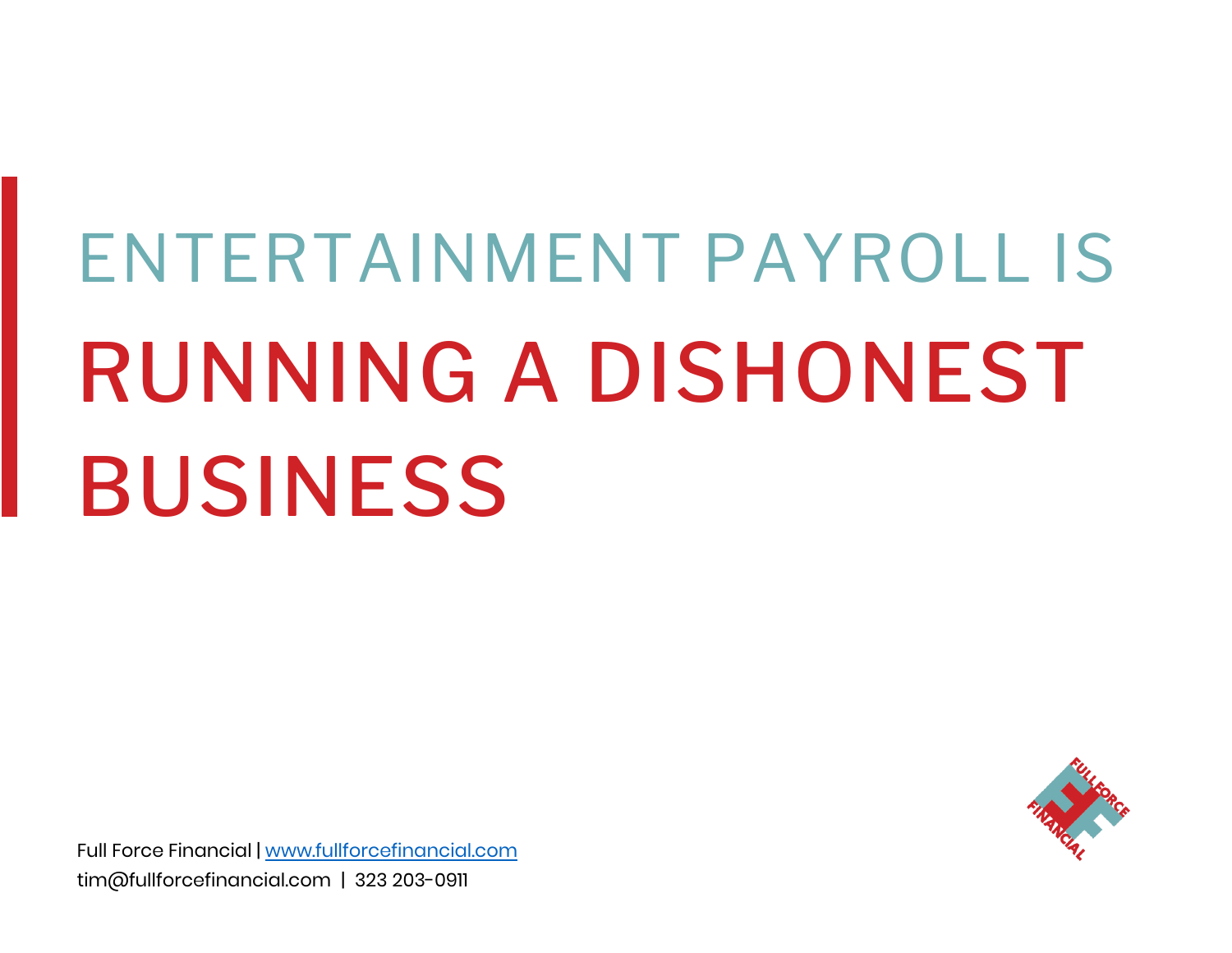## **Table of Contents**

| Introduction.                                                                                  |
|------------------------------------------------------------------------------------------------|
|                                                                                                |
| Entertainment Payroll Is Hiding Their Fees: Overcharging SUI And Capping Fringes By Project  9 |
|                                                                                                |
| How Can We Process Production Payroll Without Paying The Industry Services' High Fees? 19      |
|                                                                                                |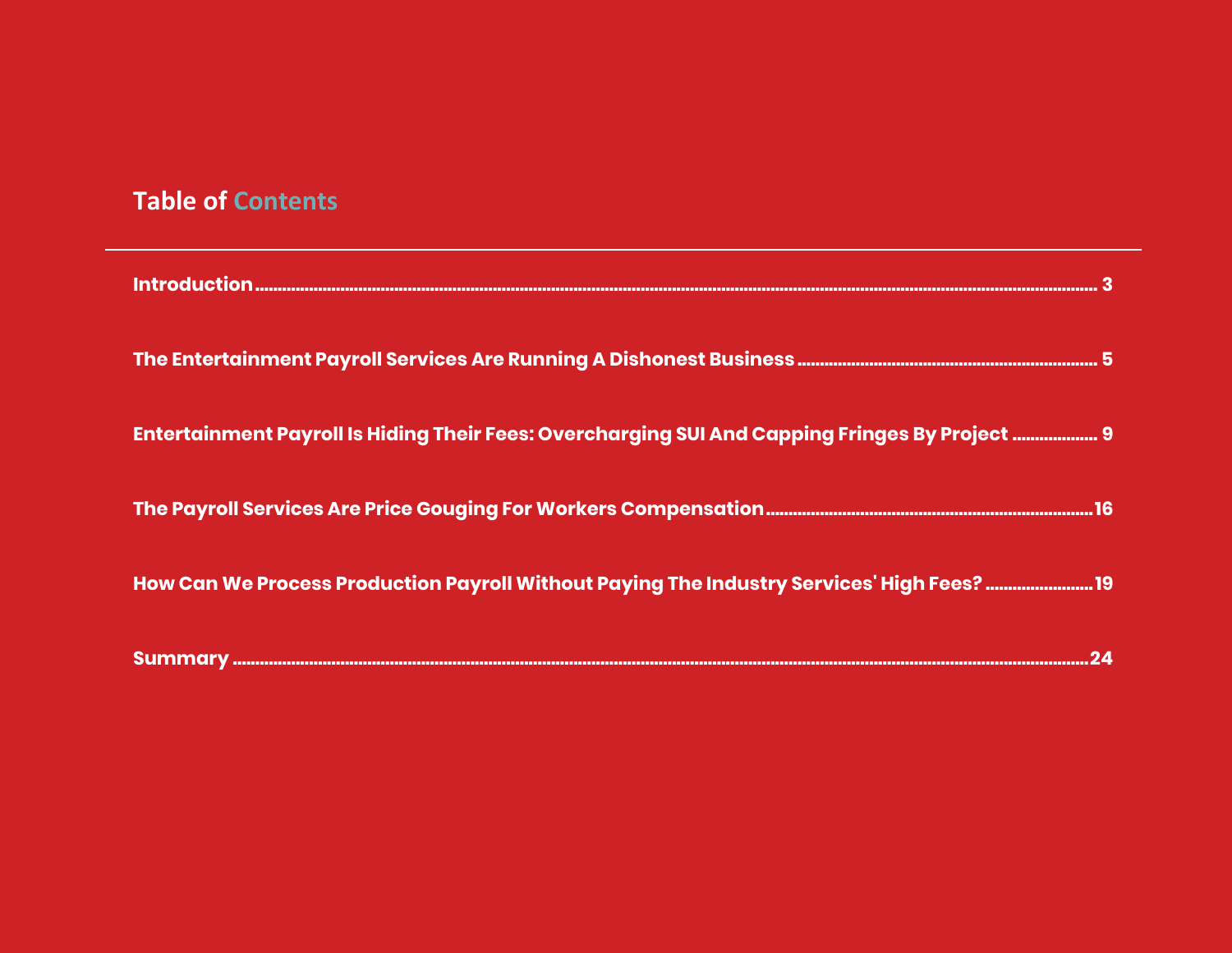# Intro: **New Way**

### <span id="page-2-0"></span>*INTRODUCTION*

Over the Spring and Summer of 2019, I published a series of blogs that asked the question: "Why are we using antiquated software and expensive payroll processing offered by the traditional entertainment Payroll Services in Hollywood?" In three of those blogs, I detail how the payroll services are hiding excessive fees in our fringes, unemployment caps and workers compensation insurance. I also asked the question: "Why are we paying any vendor a percentage of our labor spend to provide a service to our Productions?" This is essentially what we're doing when we use the traditional entertainment payroll processors.

In the 1980s when the payroll services were created, they really did provide technology, efficiency and a new way of processing payroll quickly across multiple states, multiple productions/episodes and multiple unions. 30 years later they are big bloated behemoths that shove antiquated software (that frustrates us every day) down our throats, and bury expensive fees that are hidden from the producers so they can increase their profits without the producers actually knowing that they're taking more money off the screen of their projects.

In the 21st century we should be using technology and software in a way that streamlines our work and delivers higher quality cost reporting. I am suggesting that production accounting should be able to have a handle on the total cost of a project within 24 hours - not the two weeks we currently accept. There is no reason, with real-time cash settlements, online credit card detail and daily payroll processing, that we can't provide more complete cost data to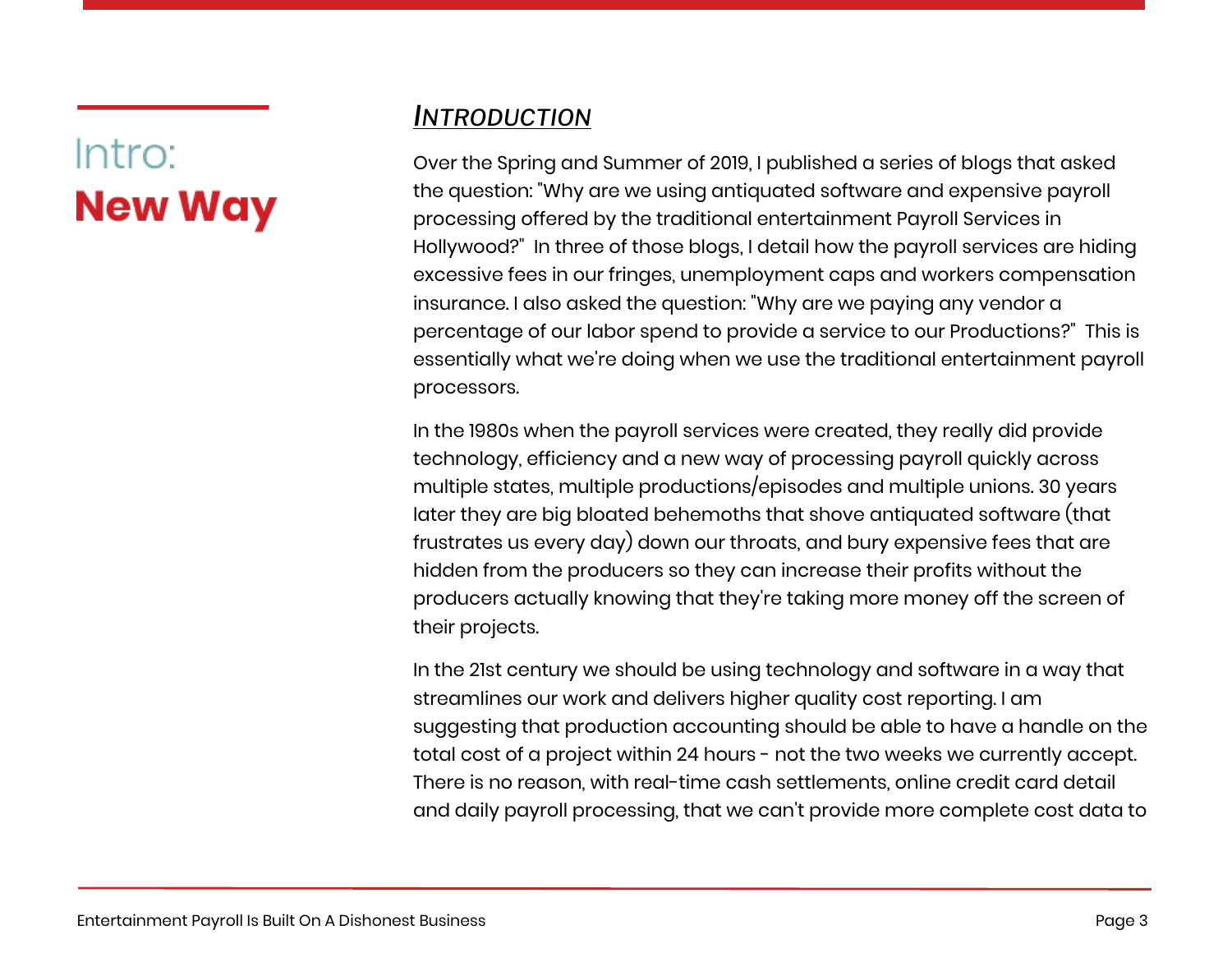44 **How much** is this picture actually going to cost based on what we have spent so far "

our producers within a day of being asked the question - **" how much is this picture actually going to cost based on what we have spent so far?"**

Paying a flat fee per transaction when processing employee payroll and delivering a cost report will ultimately put more of the money spent in production on the screen and not in the pocket of a third party who is providing very little modern technology and service. We could hire more actors, employ richer production design, hire more crew hours and even have more shooting days if we processed payroll and cost accounting using the average vanilla online services that charge a flat fee.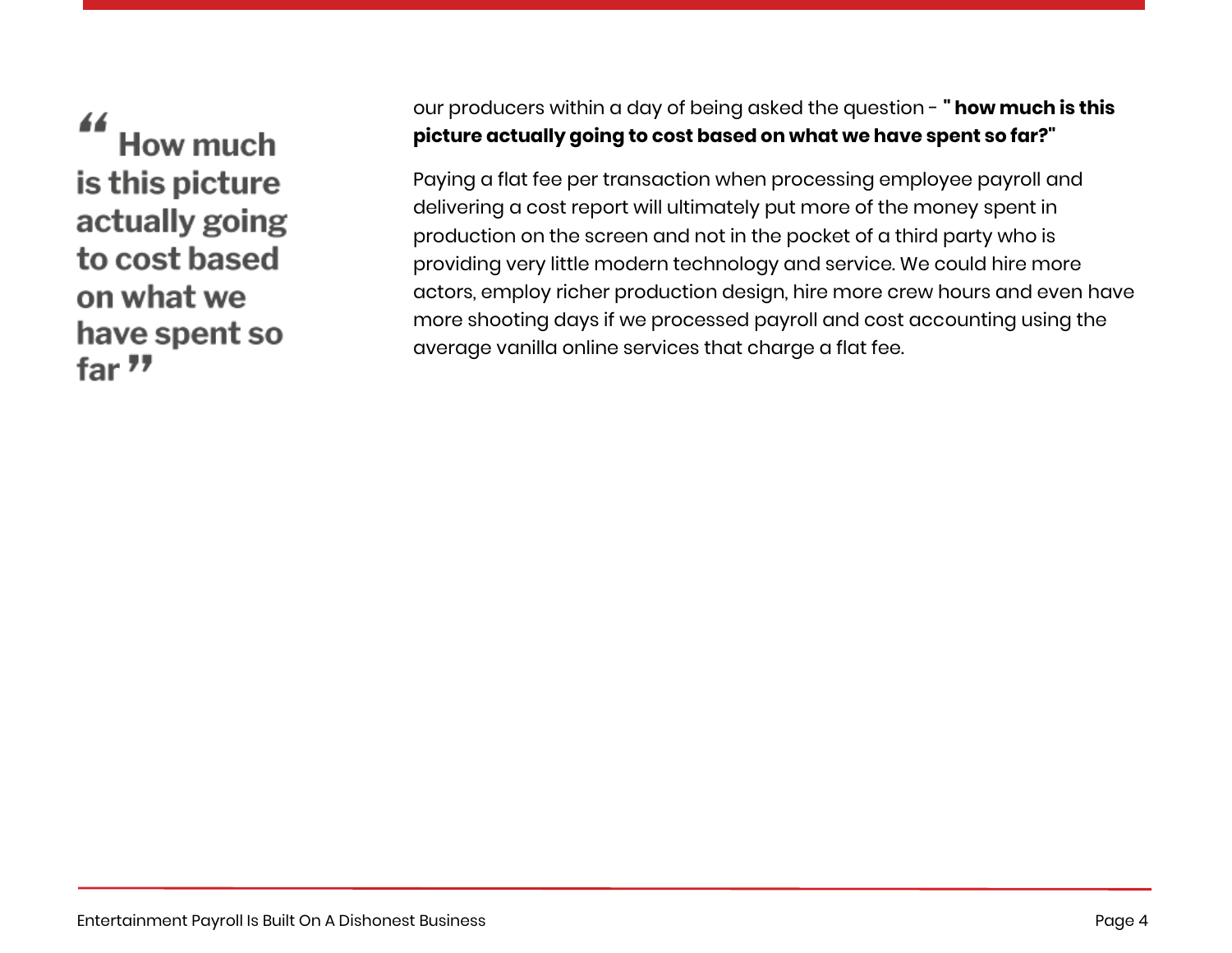# **Dishonest Business**



May 6, 2019

**How do** the payroll services make any money "

# <span id="page-4-0"></span>*THE E[NTERTAINMENT](https://www.fullforcefinancial.com/knowledge-base/2019/5/6/the-entertainment-payroll-services-are-running-a-dishonest-business) PAYROLL SERVICES ARE RUNNING A D[ISHONEST](https://www.fullforcefinancial.com/knowledge-base/2019/5/6/the-entertainment-payroll-services-are-running-a-dishonest-business) BUSINESS*

The entertainment payroll services (you know the names in Hollywood) are running a dishonest business by not disclosing the fees they're collecting from State Unemployment Insurance (SUI), workers comp and other sources that are not entirely clear. Over the next three sections, I'm going to layout the details of how their business practices are, at best dishonest and at worst, taking money they don't deserve. And finally, I'll offer some examples of what we should expect if we're going to continue using the industry payroll services and how to extricate ourselves from their dishonest business practices entirely. I'll also provide an [example](#page-16-0) of one small show where we processed cast and crew payroll without using an industry payroll service and ultimately saved the producer real money.

I saw my first bill from Entertainment Partners when I was a PA working on a show for Universal TV in the early nineties. Looking at the bill, I remember thinking "**How do the payroll services make any money?**"

They were charging a meager 0.8% on gross earnings for all the employees that we processed through DISC Payroll. This small fee also included software and workers compensation insurance while supporting their enormous staff and paying for an office that took up three floors, teeming with hundreds of employees.

When I thought about how they were able to accomplish all that with just 0.8% of service fee on payroll, something just didn't add up. I couldn't figure it out,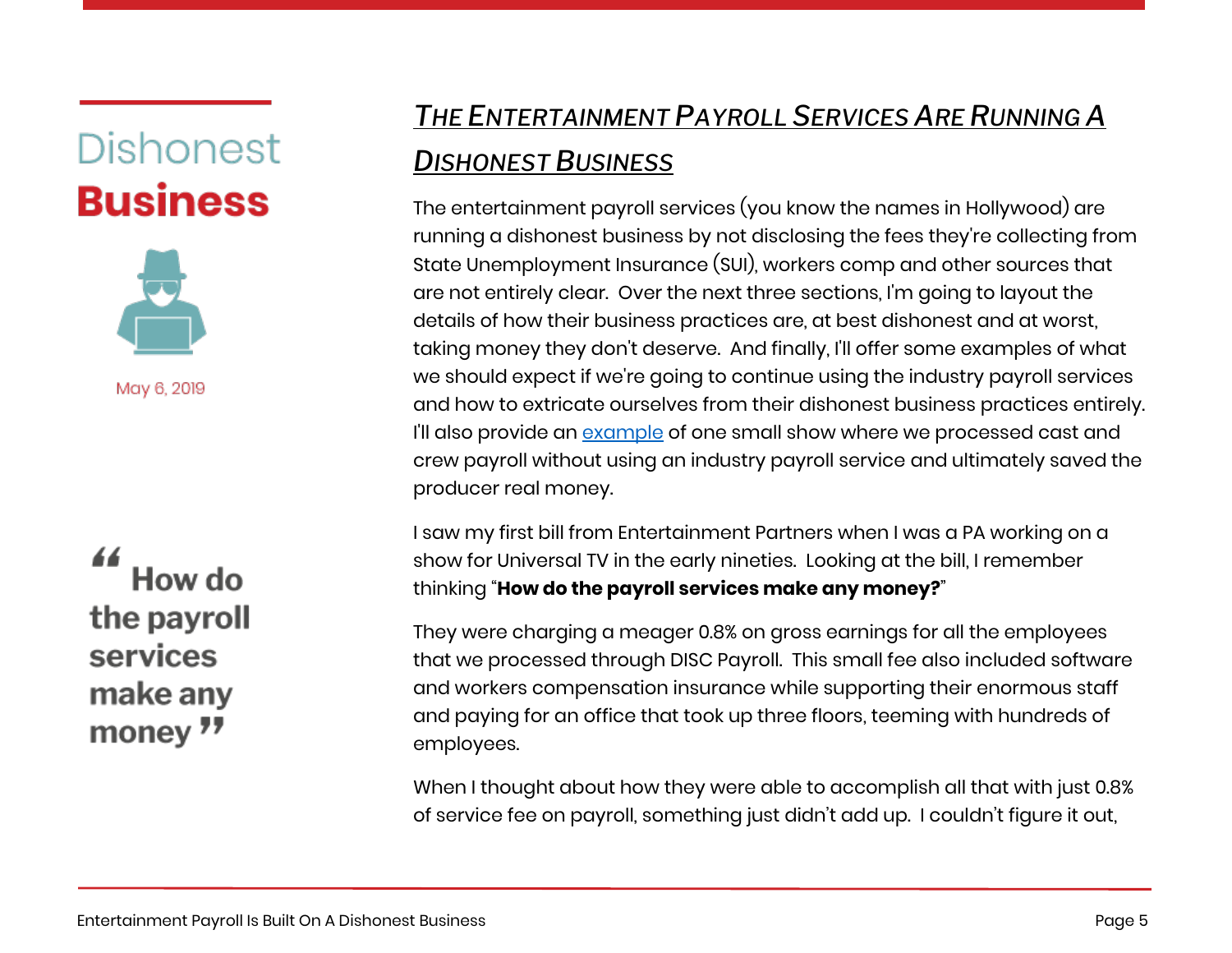until a few years later when I was working on the top rated sit-com Home Improvement and started to see how the studio did their own in-house payroll.

The payroll for Home Improvement was processed in-house by Disney Studios. At the time Disney processed all backlot shows directly so I was able to see what the show actually got charged. Then I pulled out an old invoice from a similar sized project that I had worked on (and had been processed through an entertainment industry payroll service) then compared the two. That's when I started to see how the payroll services were dishonestly ripping us off.

By looking at the invoices that came every week from different studios, different places, and different payroll services over the years, **I noticed that the industry payroll services were marking up, or keeping, the fringes for FICA, FUI, SUI and workers comp**. The payroll services were running a dishonest business that allowed them to unknowingly rip off executives in entertainment and they continue to gouge us even today. Some of the dishonesty ended in 2014 when the US government won a case that charged a payroll service (Cencast Services) with inappropriately keeping FICA and FUI contributions and pocketing them in violation of IRS guidelines (read: Illegally).

#### **The Cencast Case**

The practice I've described above became illegal when, in 2014, the US Supreme Court intervened on the basis that, if payroll services were collecting money from employees or employers without remitting it to the federal government, then they were falsely representing contributions and they had to pay the money collected to the IRS.

44 I noticed that the industry payroll services were marking up, or keeping, the fringes for **FICA, FUI, SUI** and workers comp<sup>77</sup>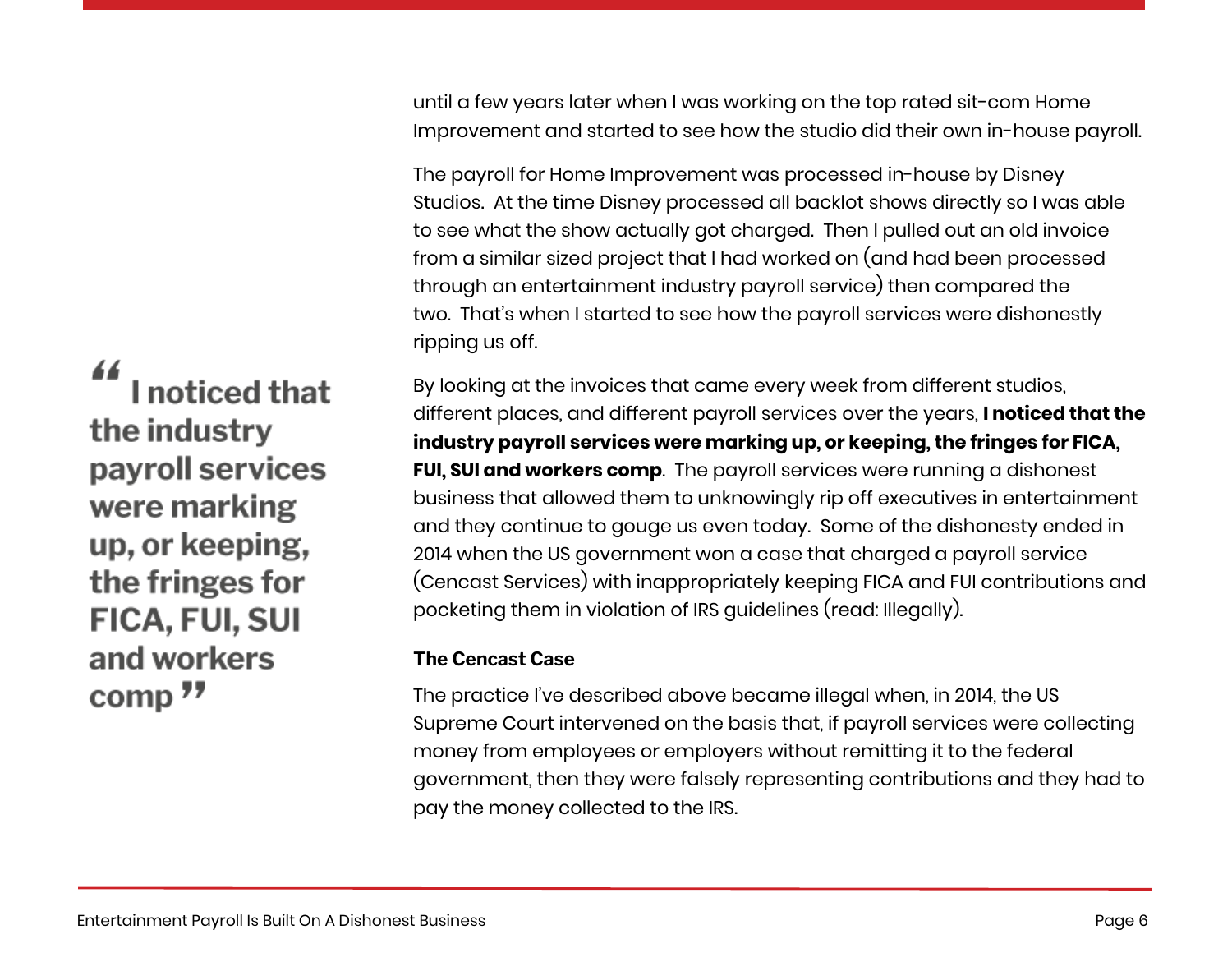This dishonest practice had gone on for about 25 years before the payroll services got busted and had to pay the feds huge sums of money. Some sources estimate that it was \$60 million from just one payroll service. The Cencast case eliminated a huge profit center for the payroll services, and as a result and in unison, they all raised their rate card rates from 0.8%, to 1.5% to 1.75%.

While the Cencast Case put an end to the practice of pocketing social security (FICA) and FUI (FUTA) and not remitting the funds to the federal government by making the practice illegal, it did not make the same practice of pocketing state unemployment insurance (SUI) illegal. It also did not make price gouging for SUI and workers compensation illegal either.

#### **Take Away**

I will explain in [more detail](#page-8-0) (on [Page 9\)](#page-8-0) how SUI and workers comp are not honestly charged by the industry payroll services. In essence they are hiding their fees in SUI and workers comp and not disclosing the actual fees to the producer.

Bottom line, the fees we pay to a payroll service should be set at a flat rate for service and not the percentage that the industry players are hiding in their invoices. My guess is that the producers would blow a gasket if they actually knew how much the payroll services were charging for the service that they provide.

Why should a payroll service get paid a percentage (in some cases as much as 6%) of aggregate payroll processed through their service? We should demand a small fee for each transaction and pay for the added services they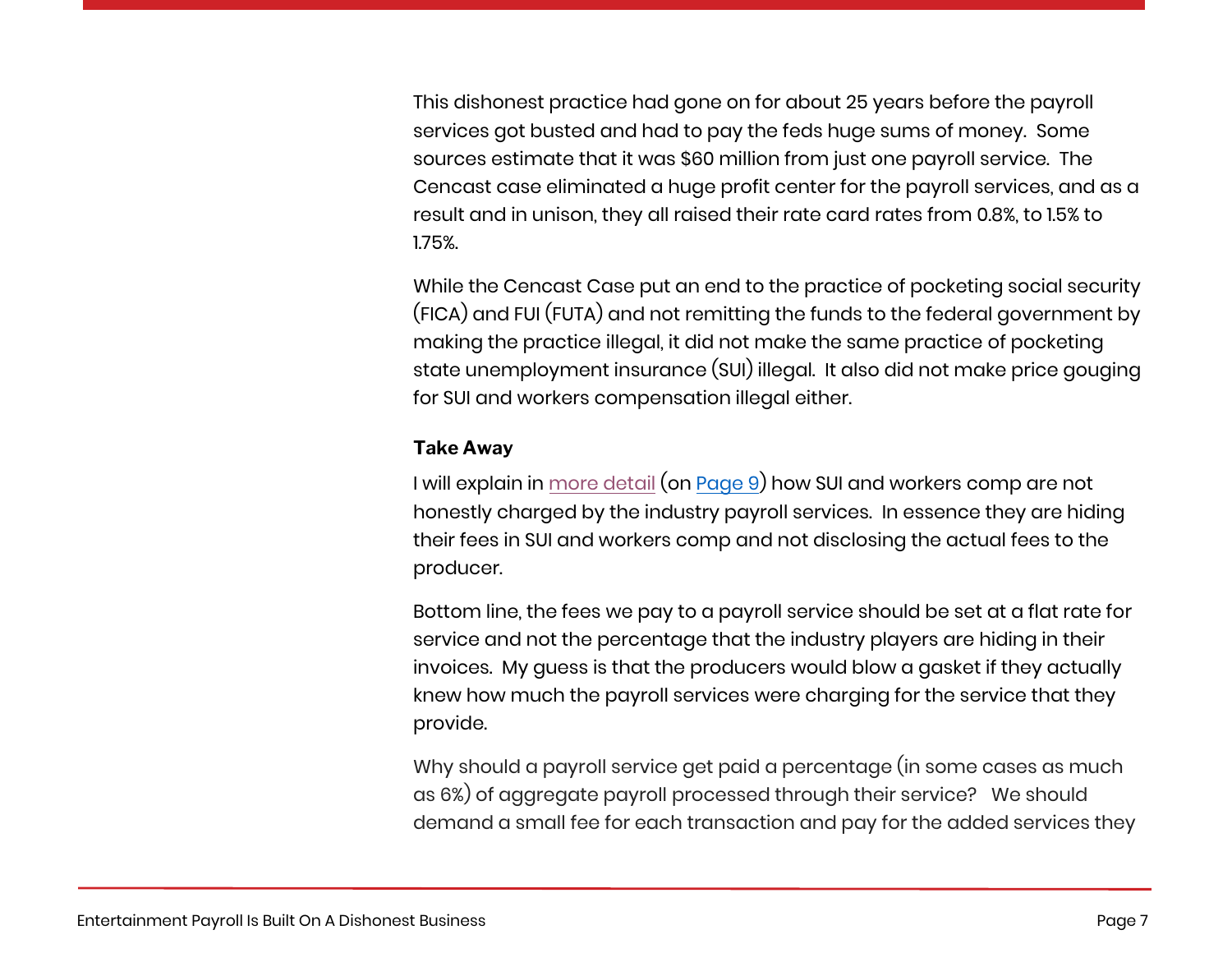offer in addition to payroll processing (ie: labor legal, ACA compliance, pension admin, incentives, etc).

**No vendor should EVER be paid a percentage of our spend**. We don't pay grip, electric or camera houses a percentage of our budget to use their equipment or expertise. That would be excessive - so why do we allow the payroll services to get compensated in a way that we regularly and openly consider excessive?

Some resources from the 2014 Cencast case that caused big change in our industry:

[Variety](https://www.hollywoodreporter.com/news/payroll-companies-60-million-tax-690768) - by Paul Bond (3/28/2014)

[Findlaw Case](https://caselaw.findlaw.com/us-federal-circuit/1644147.html) - United States Court of Appeals, Federal Circuit

44 No vendor should EVER be paid a percentage of our spend "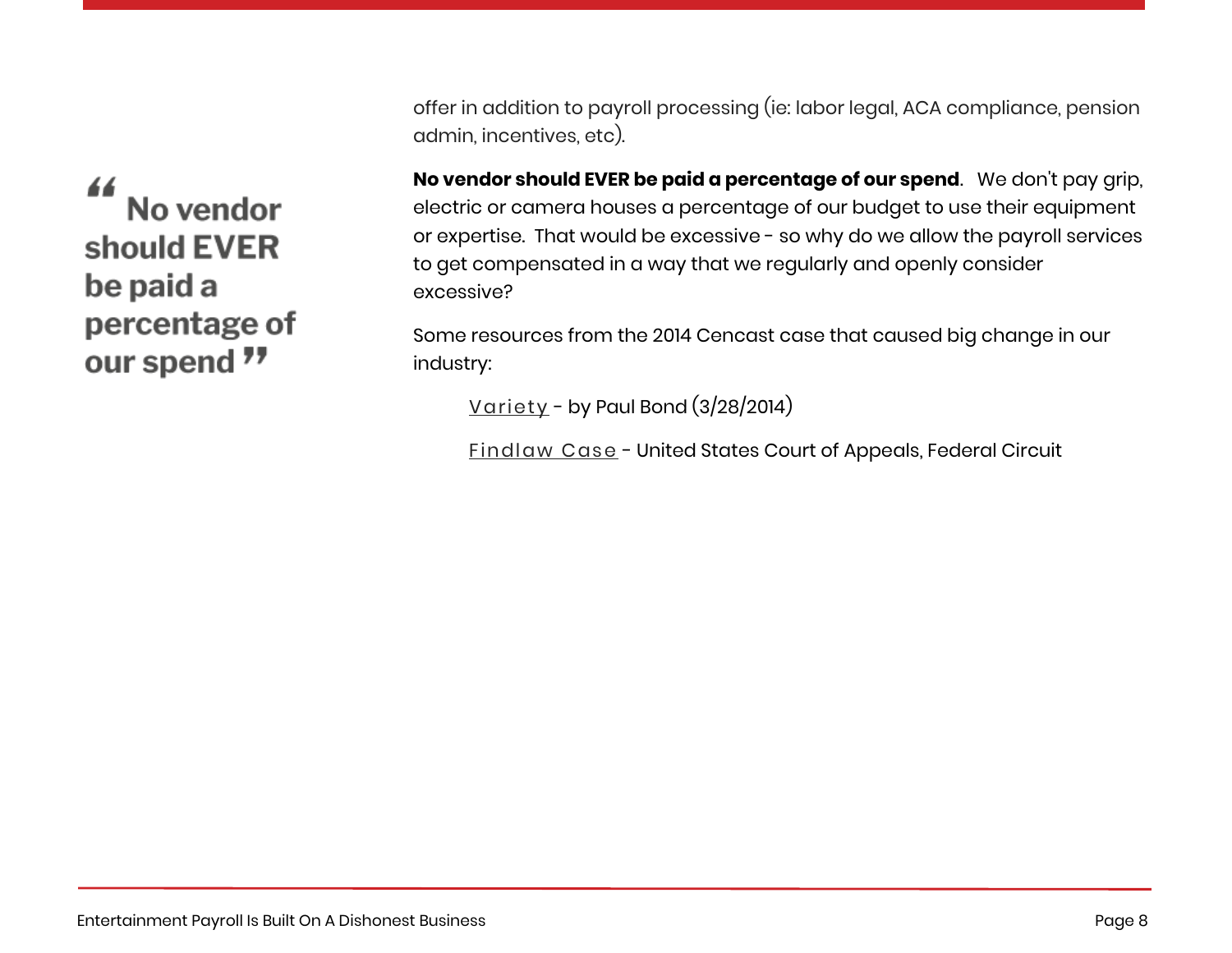<span id="page-8-0"></span>Overcharge: **SUI & Cap** 



June 3, 2019

Why do we allow this vendor class to cheat us into paying a percentage of our spend - we should pay a small fee per transaction "

# *E[NTERTAINMENT](https://www.fullforcefinancial.com/knowledge-base/2019/6/3/entertainment-payroll-is-hiding-their-fees-by-overcharging-for-sui-and-capping-fringes-by-project) PAYROLL IS HIDING THEIR FEES:*

## *O[VERCHARGING](https://www.fullforcefinancial.com/knowledge-base/2019/6/3/entertainment-payroll-is-hiding-their-fees-by-overcharging-for-sui-and-capping-fringes-by-project) SUI AND CAPPING FRINGES BY PROJECT*

The cornerstone of any vendor relationship is trust and a clear understanding of what your vendor is providing and what you're being charged. In the case of the entertainment industry payroll services, that relationship and trust is routinely, on a weekly basis, violated every time they process a time card and issue an invoice.

The payroll services, instead of being transparent, are hiding their fees in the SUI rate they are charging the producers compared to what they actually pay to the state. At best - this is dishonest. **Why do we allow this vendor class to essentially cheat us into paying a percentage of our spend when we should be paying a small fee per transaction?**

#### **The SUI Shell Game**

State Unemployment Insurance (SUI) is a tax, funded by employers, to provide short-term benefits to people who lose their jobs for any number of reasons. Every state in the US has a range for its own SUI rate but the entertainment industry payroll services are charging production companies an inflated rate and not the payroll company's actual rate that is set by the state. Not only are they profiting on the actual rate, but they are ALSO pocketing the SUI charged in excess of the state mandated annual cap.

In California, for example, the payroll services charge 6.2% for SUI when most businesses (including other production companies) carry an actual SUI rate around 3% for all crew. The industry payroll services pay a much lower SUI rate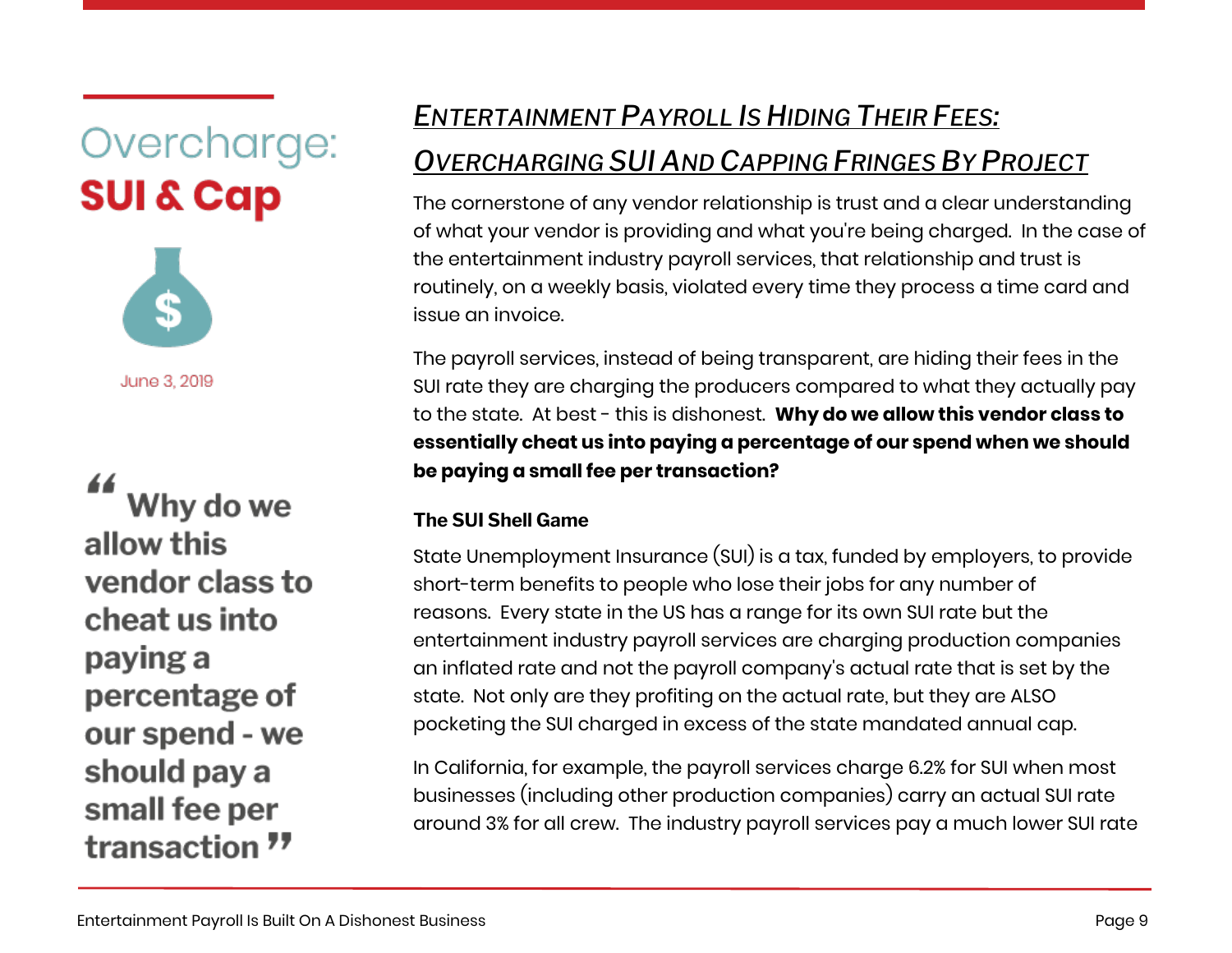to the state than what they charge the producer. They are able to pay a lower rate because the state defines a company's SUI rate based on how many people a company employed and how often that company has an unemployment claim filed against the firm. So it's not fixed and is reset each year based on the previous year's claim. In California, the state has set the max SUI rate at 6.2%.

In the end, they pocket the difference between the inflated rate they charged and the actual amount they paid instead of remitting it to the government or returning it to the employer. See a state notice (Figure 1, below) where they breakdown the SUI rate for California in a sample production company - you can see how their grift works (note: company names have been redacted).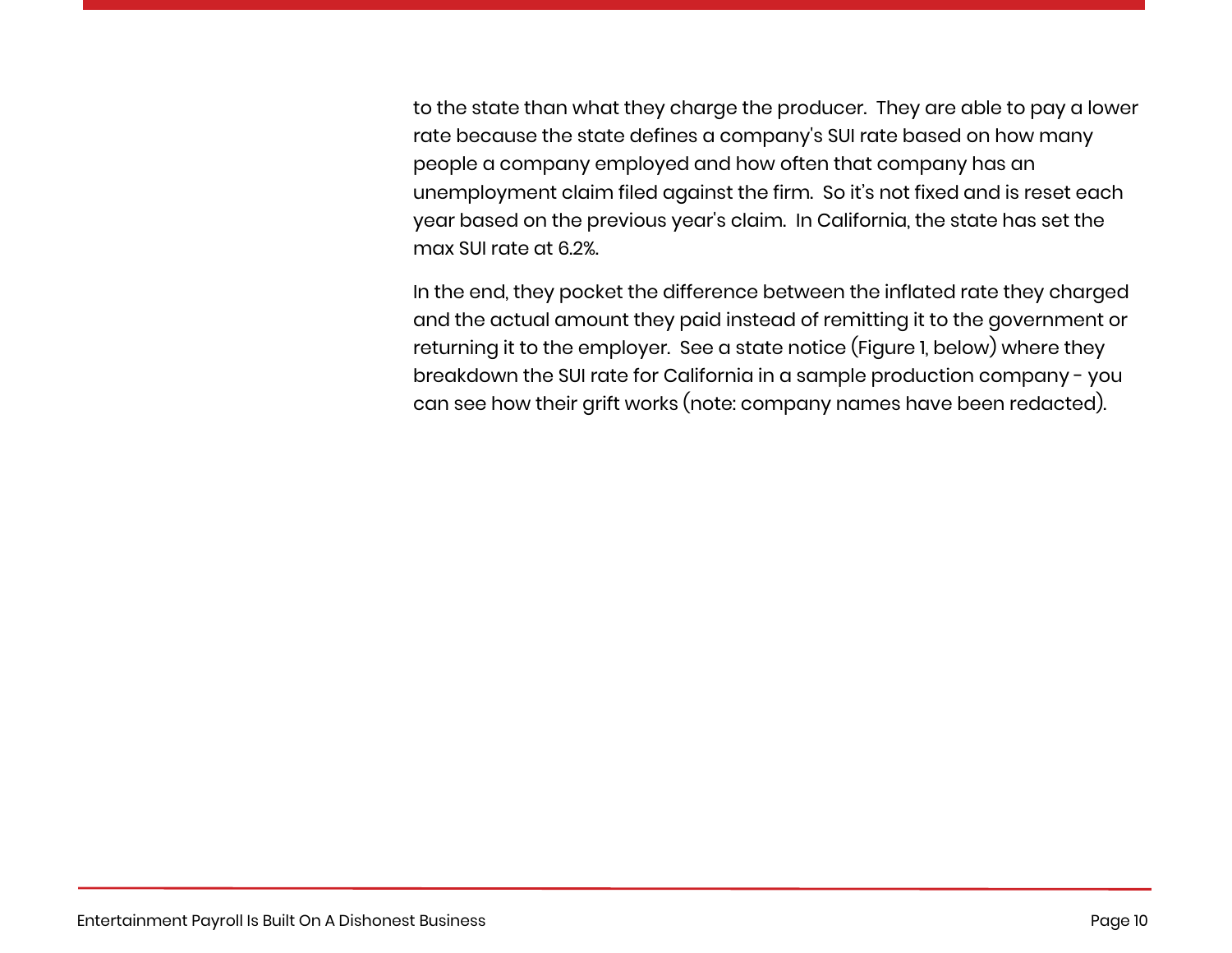DE 2088 **EDD** PO BOX 826880 MIC 4 SACRAMENTO, CA 94280-0001



| SANTA MONICA CA 90404                                                                                                                                                | Letter ID:<br><b>Issued Date:</b><br>Account ID:                                | L0872<br>April 2, 2015<br>$044 - 2$ |
|----------------------------------------------------------------------------------------------------------------------------------------------------------------------|---------------------------------------------------------------------------------|-------------------------------------|
| <b>NOTICE OF CONTRIBUTION RATES AND</b><br>STATEMENT OF UI RESERVE ACCOUNT FOR<br>THE PERIOD OF JANUARY 1, 2015, TO<br><b>DECEMBER 31, 2015</b>                      | Your Unemployment Insurance (UI)<br>Contribution Rate is<br>Ul Rate Schedule is | 3.40%<br>F+                         |
| <b>IMPORTANT NOTICE</b>                                                                                                                                              | Your Employment Training Tax (ETT) rate is                                      | 0.10%                               |
| This is not a bill, do not pay this amount. This is to<br>inform you of your UI. ETT, and SDI contribution rates<br>for the year shown above. The following is a     | Your SDI Rate is                                                                | 0.90%                               |
| breakdown of your UI reserve account balance and the<br>factors used to calculate your UI contribution rate<br>YOUR UI RESERVE BALANCE IS NON-<br><b>REFUNDABLE.</b> | The Annual Taxable Wage Limit<br>Per Employee for: UI and ETT is<br>SDI is      | \$7,000.00<br>\$104,378.00          |

#### Figure 1

(see resources at end of book for two more SUI Examples)

#### **Employer of Record**

**SA** 

In a stroke of absolute dishonest genius, the industry payroll services make themselves the employer of record. What does this mean? When you work for a production company that processes payroll through one of the entertainment payroll services, you're not technically working for the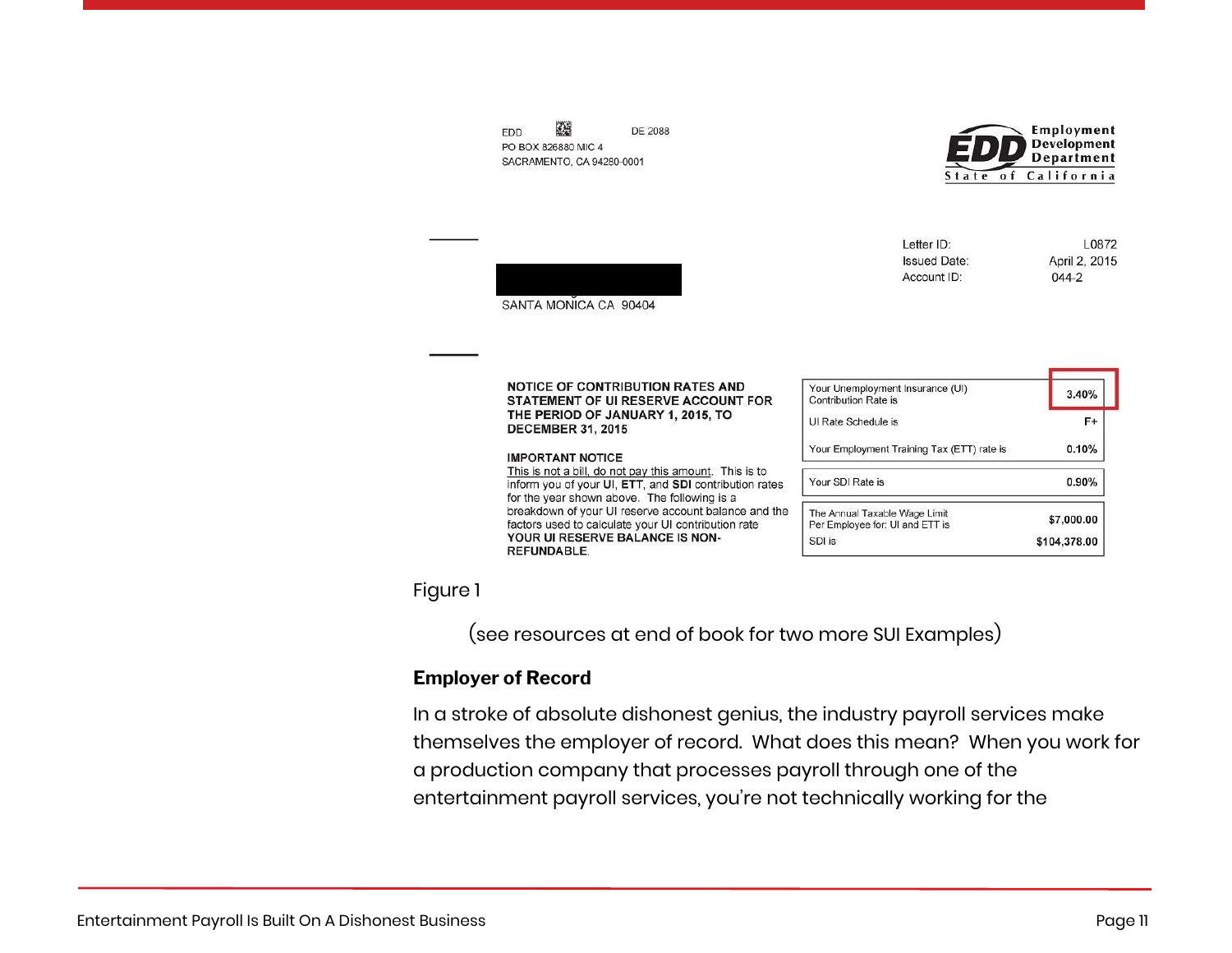producer. Instead, you're working for the payroll service because the company has employed the payroll service to be the employer of record.

So, if Sony decides to make a movie and they pay crew through a payroll service, the payroll service will take care of everything including the fed/state filings, W2's, checks, remitting the employer fringes, remitting the employee withholding and contributing guild/union benefits. This technically makes the employees working on that project the employee of the payroll service and not Sony.

#### **Payroll Services Charge SUI Per Project (Multiple Times) Instead of Once**

SUI is charged to the employer for each employee on an annual basis, but the payroll services take advantage of their position as the employer of record to collect up to the cap that is allowed for SUI for every single project (don't confuse that with every company).

The payroll service, in the above example, says they employ hundreds of thousands of people across many studios and production companies. I have heard them say that they process as many as 300,000 to 400,000 W2's every year, which means they're employing people in entertainment to the tune of up to 400,000. That figure is relevant because; if they're employing hundreds of thousands of people across multiple projects, the payroll service is paying the SUI cap on each employee one time AND collecting (up to the cap) on EVERY project, not company - again, collecting up to the cap for every project. You do the math, that's a shit ton of money going into a vendor's pocket for a service that should be paid on a per transaction basis.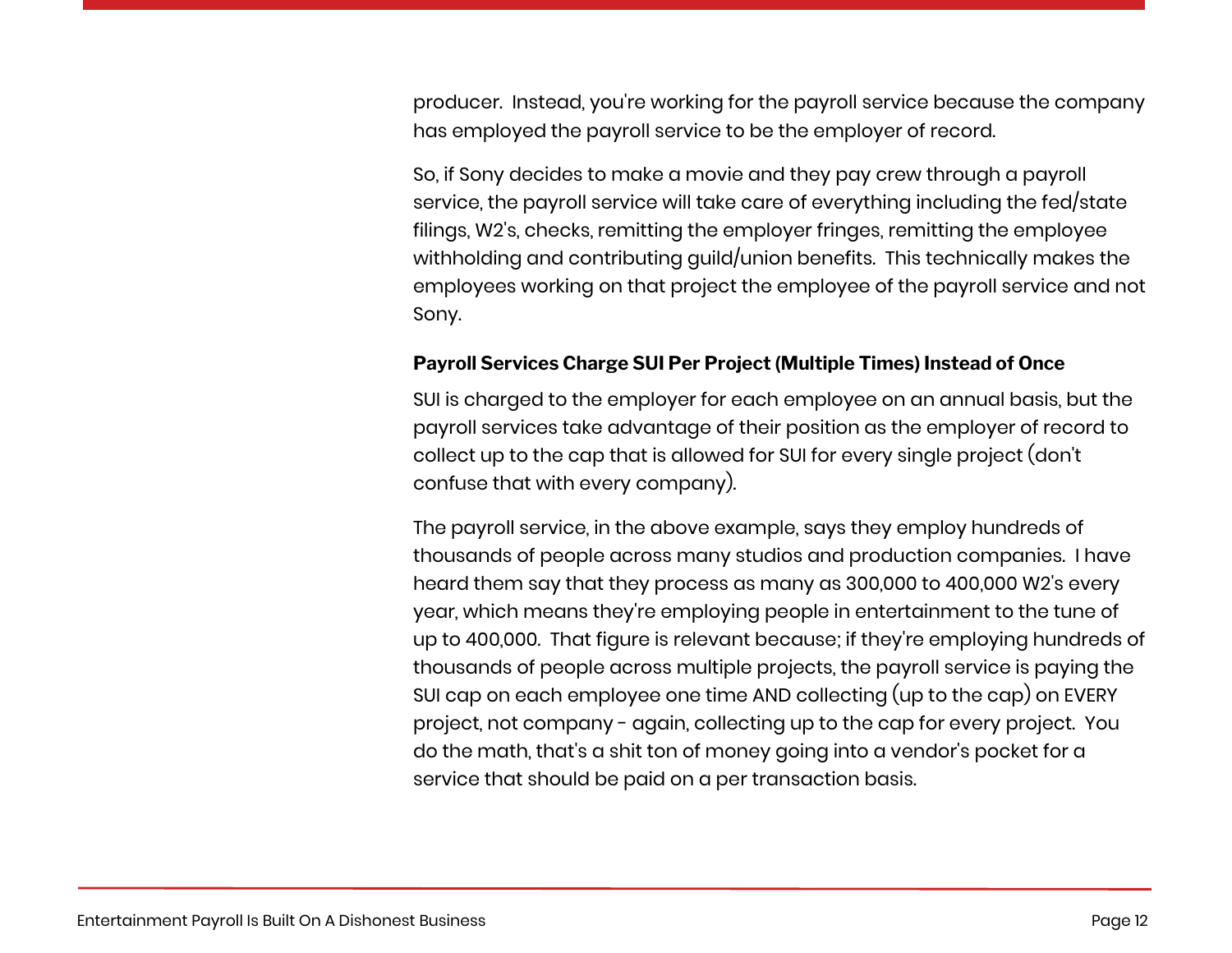Using California as an example, the state only requires the employer to make SUI contributions on the first \$7,000 in gross compensation. Once an employee hits the \$7,000 cap, the employer is no longer required to pay into SUI for that employee's payroll.

This means that, if an employee works for a company over 50 weeks and that employee makes \$100,000, the employer is required to pay SUI to the state for the first \$7,000 paid. The employer is not required to pay any more SUI on the remaining \$93,000.

The payroll services, however, charge SUI at 6.2% and reset the cap for each project. They could essentially charge SUI on the entire \$100,000 in the example above if the employee worked on as many as 14 projects - not entirely likely, but some crew and cast day players could easily work on 14 projects in a single year. It is not uncommon for an average crew member to work on 8-10 projects in a year and the payroll services will collect up to the cap on EVERY single one.

Here is a very realistic example: if I'm producing Show A, for example, and the next producer is producing Show B, and another Show C; and there's an employee; a driver working on all three shows. If all three shows use the same payroll service, the payroll service will charge the full SUI cap on all three shows for that employee. That's SUI collected from three producers, on three projects, totaling \$1,302, but a payroll service's state obligation is only \$273 (based on 3.9% SUI rate).

The average crew member works an excess of 50 hours each week and they earn around \$40 per hour. They hit the \$7,000 cap within a week or two (three at the most) for the entire year. That happens pretty fast and offers plenty of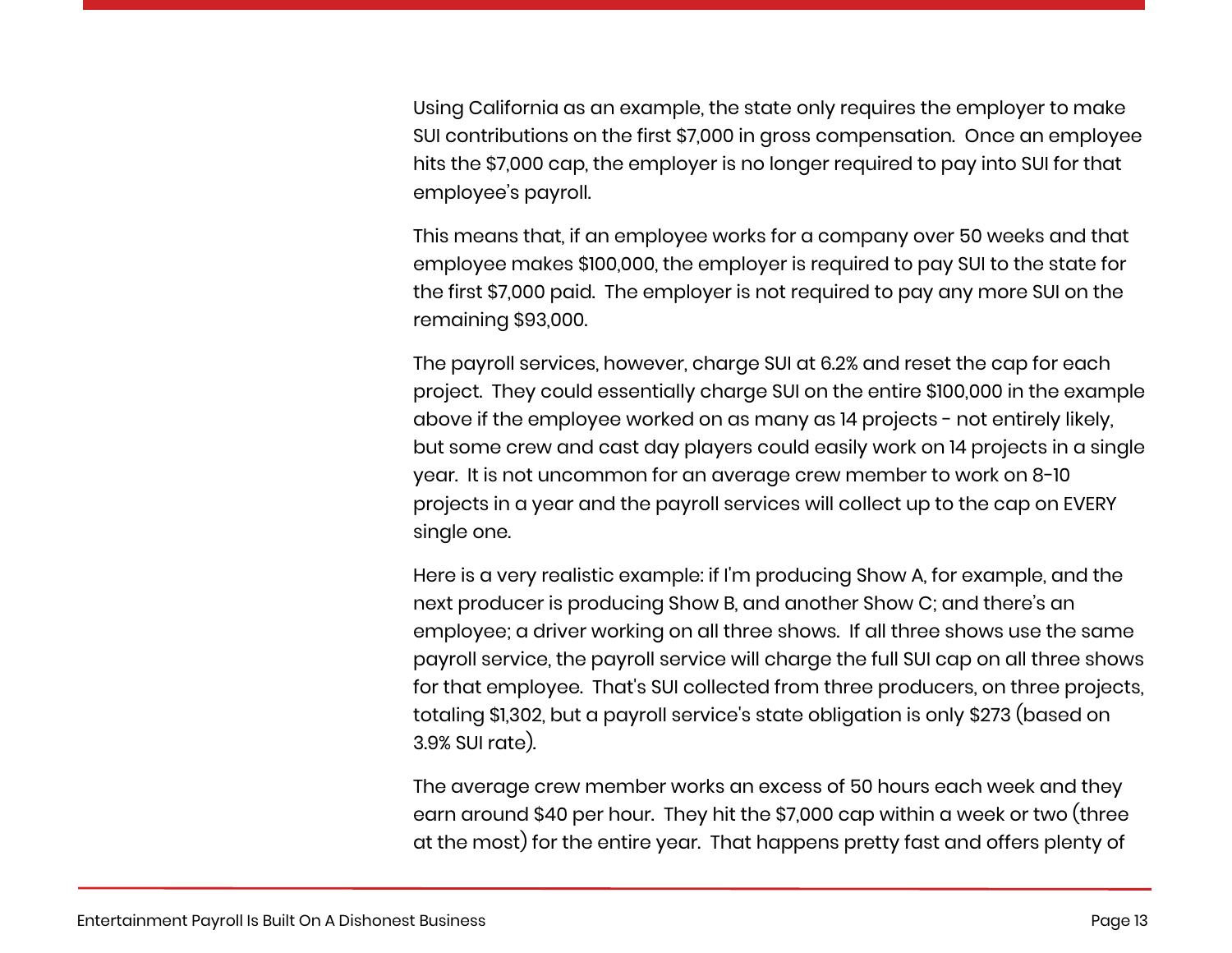44 The payroll services take advantage of the fact that most studio / production executives who make decisions about how to process payroll have never been in the weeds and don't really understand how payroll works " opportunity for payroll to collect on more than one show for the same employee. The following graph illustrates the point for a single employee:



 **Graph 1**

**The payroll services take advantage of the fact that most studio/production executives who make decisions about how to process payroll have never been in the weeds and don't really understand how payroll works.** The executives just know that if they run a budget, they have to put in a certain percentage for FICA, FUI, SUI, workers' compensation, handling fees, and a percentage or a flat fee for the guilds and unions. These executives know that those payments cap but they don't know that they cap only once for the employer of record per year so they are cheated into paying across multiple projects.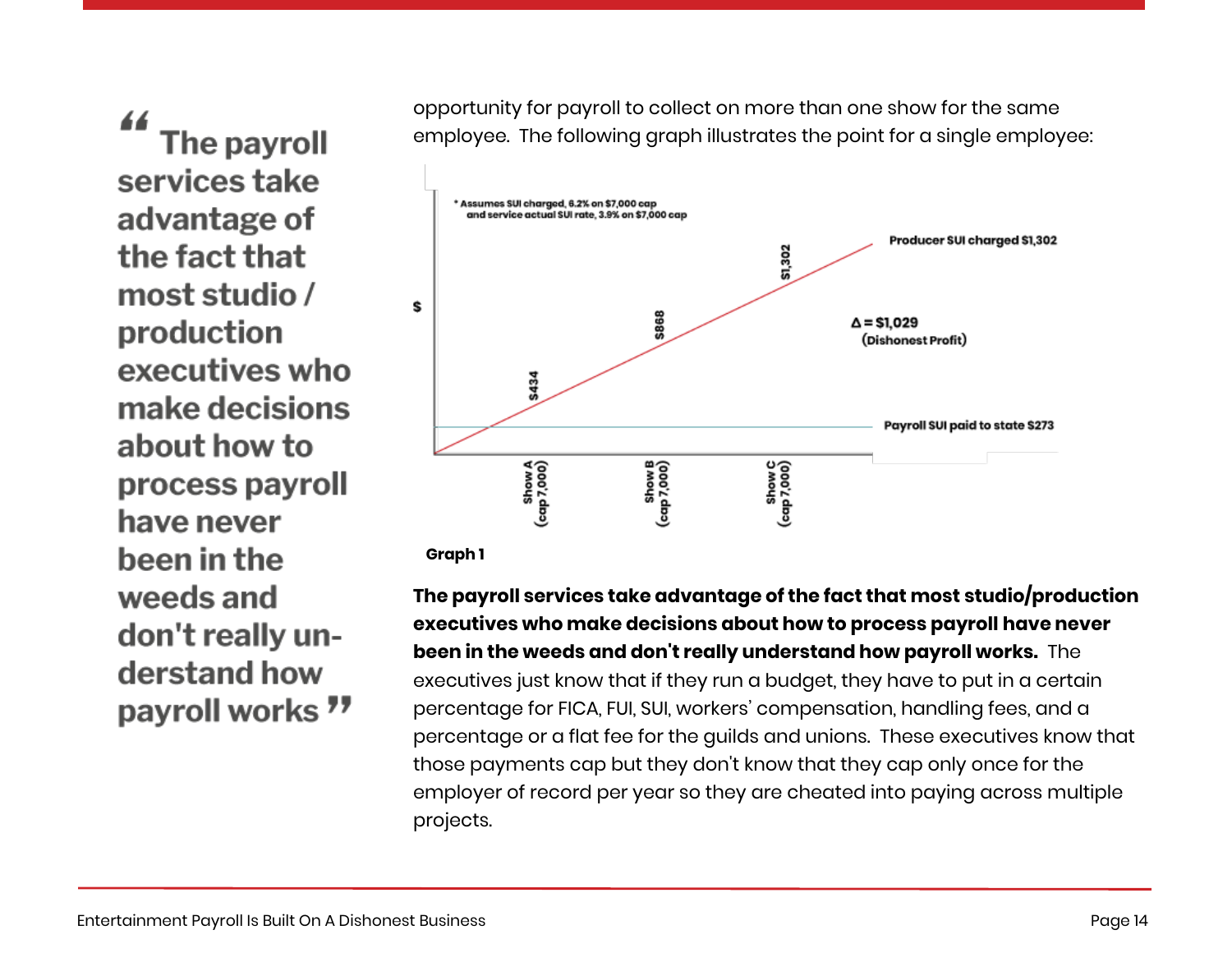44 As far as we can tell, the industry payroll services are making anywhere from 4% to 6% of gross payroll from overcharging SUI, gouging on workers comp and handling fees<sup>"</sup>

A producer will typically hire the same people over and over from one project to the next, especially those in the upper echelons. If you work with a particular employee on all three shows in the above example, the payroll service will charge fringes for that employee on each project. They will collect and reset the SUI cap for each project.

#### **Take Away**

**As far as we can tell, the industry payroll services are making anywhere from 4% to 6% of gross payroll from overcharging SUI, gouging on workers comp and handling fees.** Do you think a vendor, making mostly automated calculations for contributions and withholding, should be entitled to a percentage of your spend?

Even if my guess of how much the payroll services are pocketing is incorrect (4% to 6%), it is still dishonest (a la the Cencast Case) to say you are taking any amount of money destined for the state and keeping a portion of that money to run your business or profit from this kind of deception.

And if the producers knew that the 1% - 1.75% fee they think they're being charged was a gross under-exaggeration based on a deceptive practice, they would explode with an expletive laced tirade.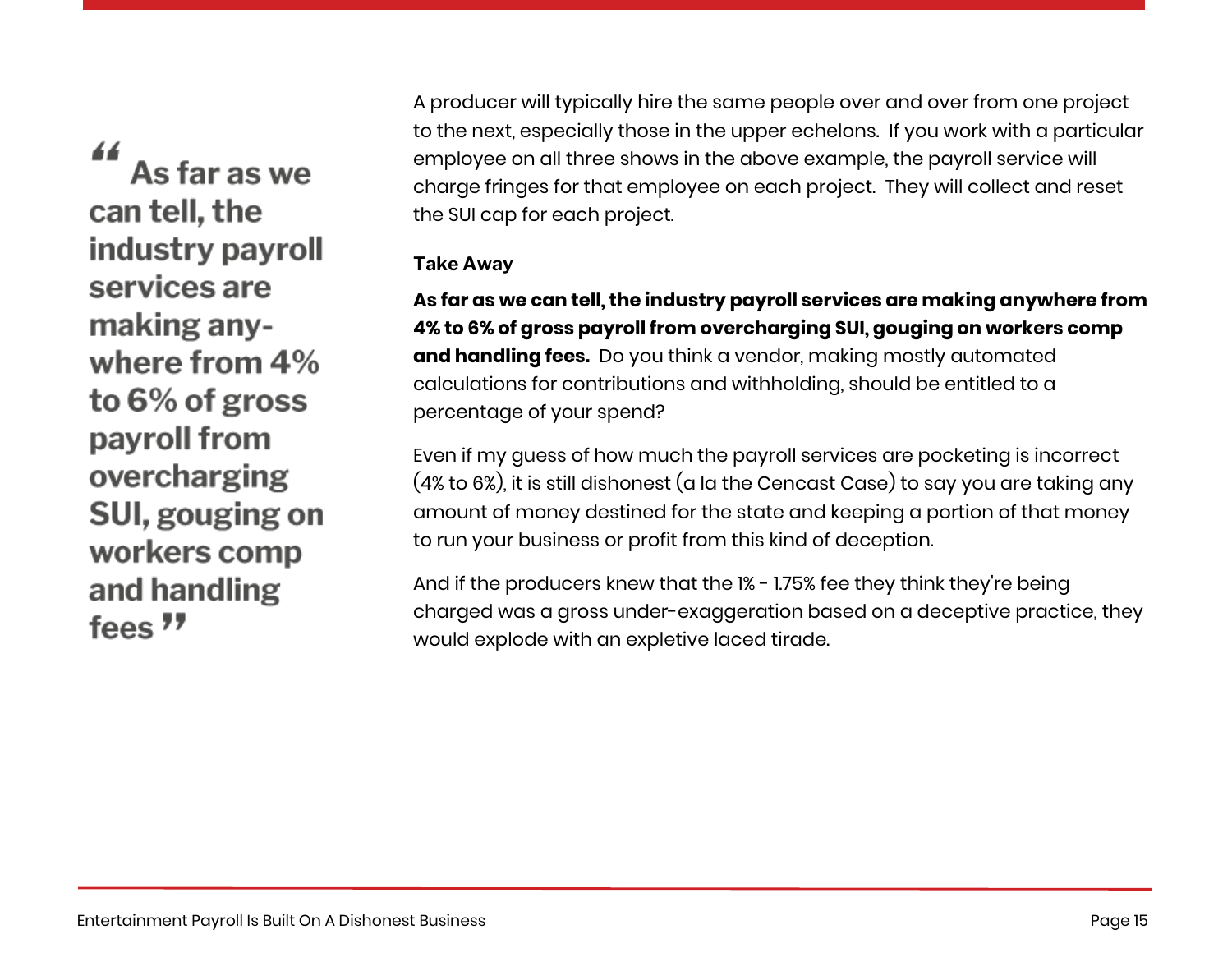# <span id="page-15-0"></span>Price **Gouging**



July 8, 2019

The payroll services are overcharging for workers comp<sup>77</sup>

# *THE PAYROLL S[ERVICES](https://www.fullforcefinancial.com/knowledge-base/2019/7/8/the-payroll-services-are-price-gouging-for-workers-compensation) ARE PRICE GOUGING FOR WORKERS*

### *C[OMPENSATION](https://www.fullforcefinancial.com/knowledge-base/2019/7/8/the-payroll-services-are-price-gouging-for-workers-compensation)*

Workers Compensation Insurance is it necessary part of film production. People do get hurt in film production and in some cases even worse can happen. Providing a system for taking care of cast and crew who are injured while on the job is a benefit I fully support. It does, however, not need to be an excessive charge or become a hidden charge or huge profit center for the payroll services. I do not have a problem with any business offering a service making money, but where I draw the line is when that business is overcharging for a service you can get anywhere else for more than 50% less than what the payroll services charge on their rate card.

#### **The payroll services are overcharging for workers compensation**

Workers' compensation is another big profit center for payroll services. The rate card they charge for crew is 4.8%, but if a producer were to buy your average vanilla entertainment workers comp insurance package, the rate for crew is going to be about 1.2% The difference between 4.8% and 1.2% is substantial; 4.8% versus 1.2% is 3.6% overage. So the payroll services are pocketing approximately 3.6% on aggregate payroll. That is the difference between the actual rate if you bought a policy directly from an insurer and what an industry payroll service is charging you.

Do The Payroll Services Actually Carry Workers' Compensation Insurance To increase their profits, the payroll services are probably self-insuring and reinsuring to cover any big losses. What is reinsurance? So, by way of example,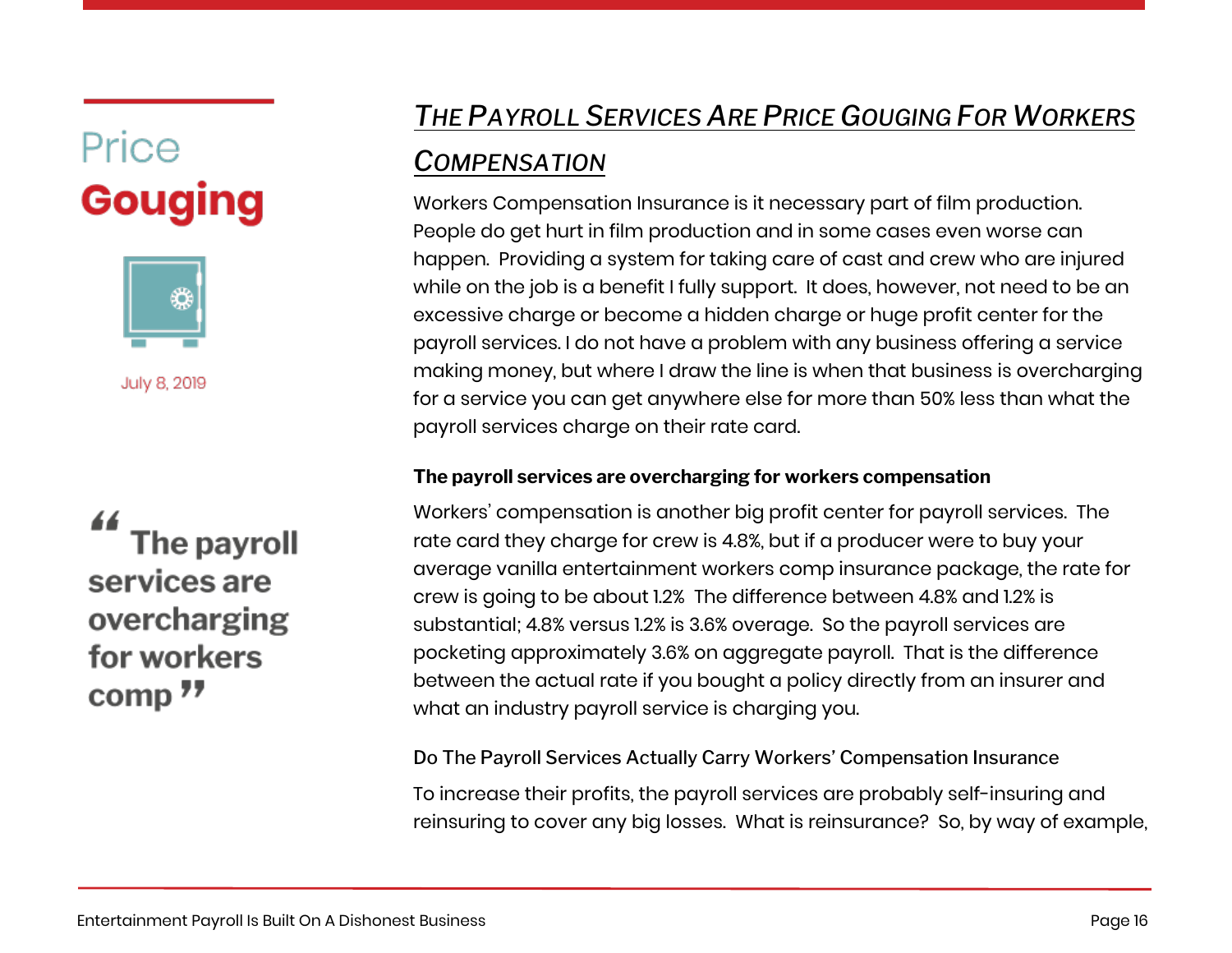if an employee dies or becomes paralyzed while working, a company that is self-insuring can buy a policy that covers only catastrophic instances to reduce some of the risk in self-insuring - that policy is classified as reinsurance. It is a smart business decision to make sure that any big losses are covered in the event of disability or death. The rates for these packages are really cheap. They're going to be somewhere around 0.125% or 0.25% to cover.

The industry payroll services are essentially rolling up a whole bunch of retail insurance, sold to the producer, into an insurance product that they can earn a bigger profit from. So payroll services are essentially collecting piles of insurance money without having to pay anything near 1.25%, which is the actual retail rate for a producer to buy workers compensation in a separate policy.

To be clear and fair: finding your own insurance package for employees in the category of dancers, stunt performers, marine and aircraft circumstances costs more than 1.2% and sometimes those will have to be insured by a state required policy because private insurers won't take them. So, we can't insure those people through the average workers' compensation package we'd get from a AAA rated workers' compensation carrier. But, we don't all employ dancers, stunt people or boats and marine events.

#### <span id="page-16-0"></span>**Is It Possible To Process Crew Payroll Without Being Gouged For Workers Comp**

I was, in fact, curious about whether I could process payroll for the show we were working on without using an entertainment payroll services. The show had roughly \$600,000 in aggregate payroll and I was curious to see if I could do it with our own workers' comp package, using our own software and using an average payroll service like ADP or Paychex (a non-industry service anyone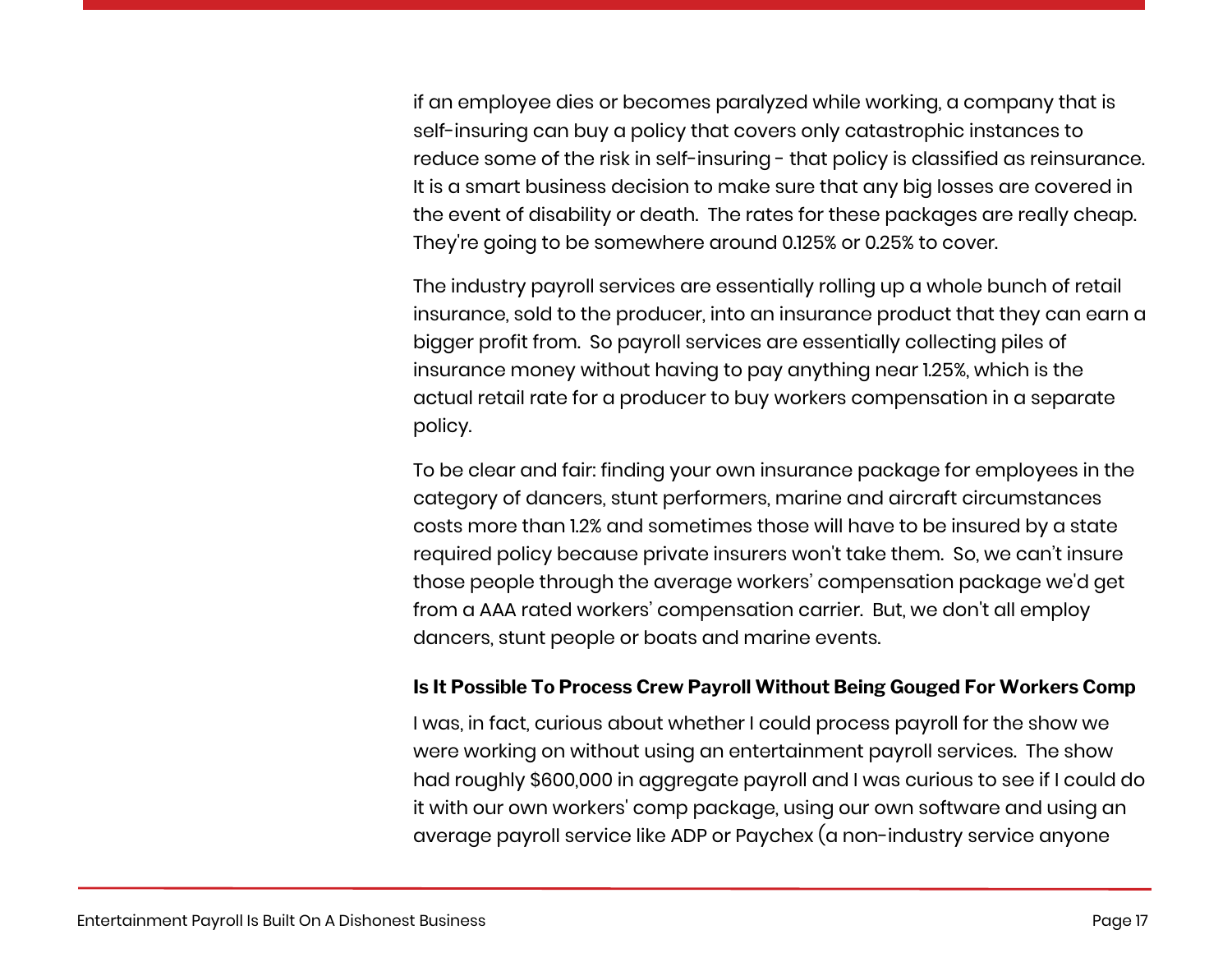could find online or pretty much anywhere) that processes payroll for any business in America.

And we pulled it off (very simply) and the difference between what we were paid by that studio for fringes, labor, and workers comp was basically \$30,000. The producer billed the studio as if we were using any of the entertainment payroll services. But instead of processing it through an entertainment payroll service, I processed through Paychex and made the contributions to the unions and everything else manually. At the end of the show, I was able to save \$30,000 on \$600,000 aggregate payroll and put that money in the producer's pocket even though I was just testing that approach and didn't grind the pennies.

#### **Take Away**

We are required to carry Workers Compensation Insurance (and that is a good thing), but we are not required to be ripped off by the payroll services who are charging us two and three times more than we would to pay if we bought an insurance policy through a AAA rated carrier.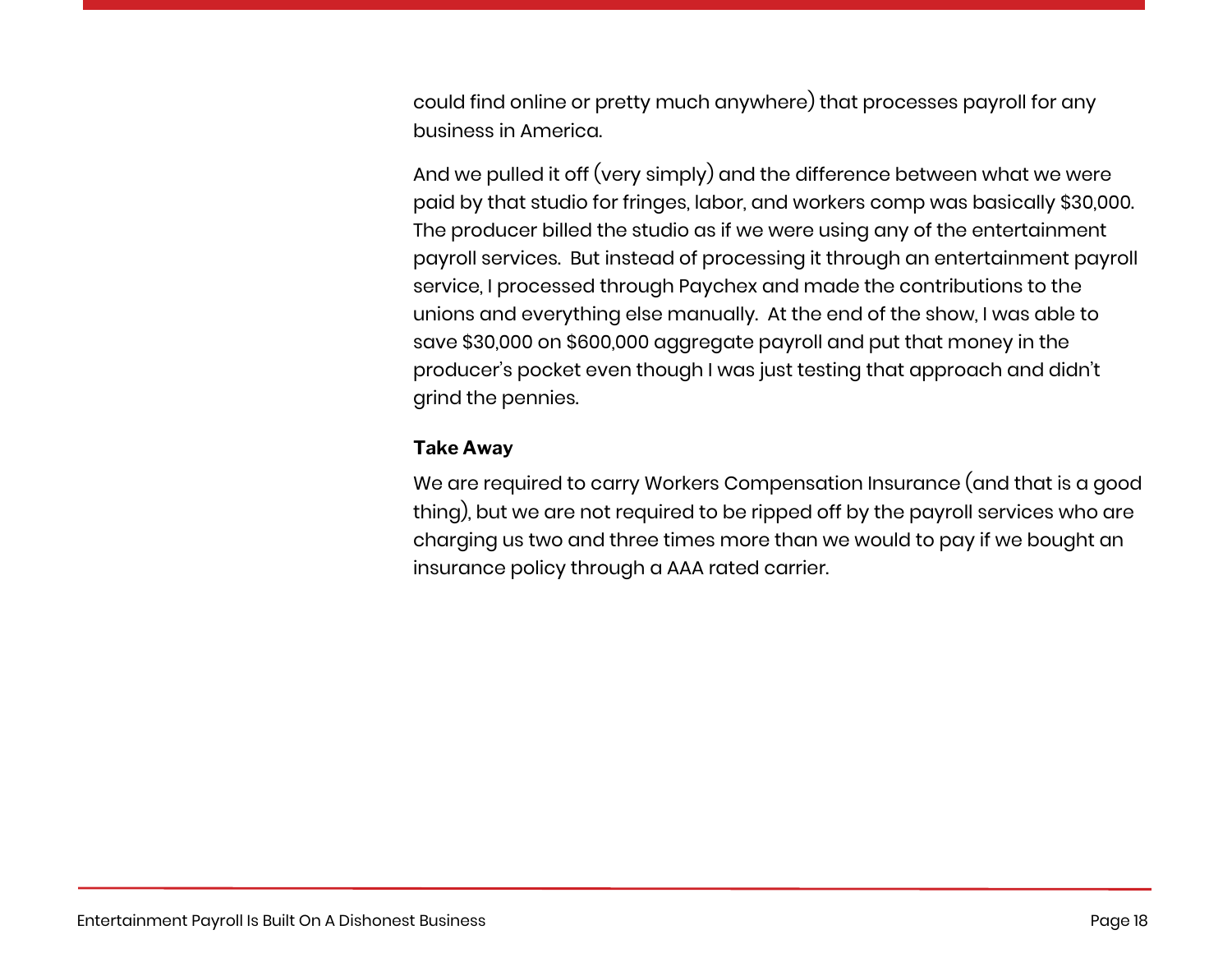# <span id="page-18-0"></span>Obtain: **Freedom**



June 3, 2019

# I have shown you how I tested the possibility and it saved the producer a ton of cash on a relatively small show "

# *HOW CAN WE PROCESS P[RODUCTION](https://www.fullforcefinancial.com/knowledge-base/2019/8/5/how-can-we-process-production-payroll-without-paying-the-industry-services-high-fees) PAYROLL WITHOUT*

## *PAYING THE I[NDUSTRY](https://www.fullforcefinancial.com/knowledge-base/2019/8/5/how-can-we-process-production-payroll-without-paying-the-industry-services-high-fees) SERVICES' HIGH FEES?*

What do we get from using an Industry Payroll Service? The main features they provide are; 1) remittances to the state & fed; 2) PH&W contributions to the guilds and unions; 3) labor legal; 4) accounting software; 5) state & local payroll processing. None of that is rocket science.

The industry payroll services, however, are hell-bent on keeping us chained to their drug of choice - price gouging for workers comp, overcharging for SUI and multi-project fringe capping. We have already discussed how they accomplish this by hiding their fees. Even worse is that they push software that is antiquated, broken and built decades ago.

If they were running a transparent and honest business: 1) we would know when an individual hits the SUI cap in a year (across all production companies employed by a payroll service); 2) we would pay the payroll service's actual SUI rate and; 3) they would offer a workers comp package that is competitive with the AAA carriers or allow us to bring our own workers comp and leave theirs out of the cost equation. If they won't disclose these items or make a change as described we have no choice but to abandon the services. **I have shown you how I tested the possibility and it saved the producer a ton of cash on a relatively small show.**

#### **Accounting Software**

All the things the entertainment payroll services provide are accessible through any vanilla payroll service. The only service they offer that is specific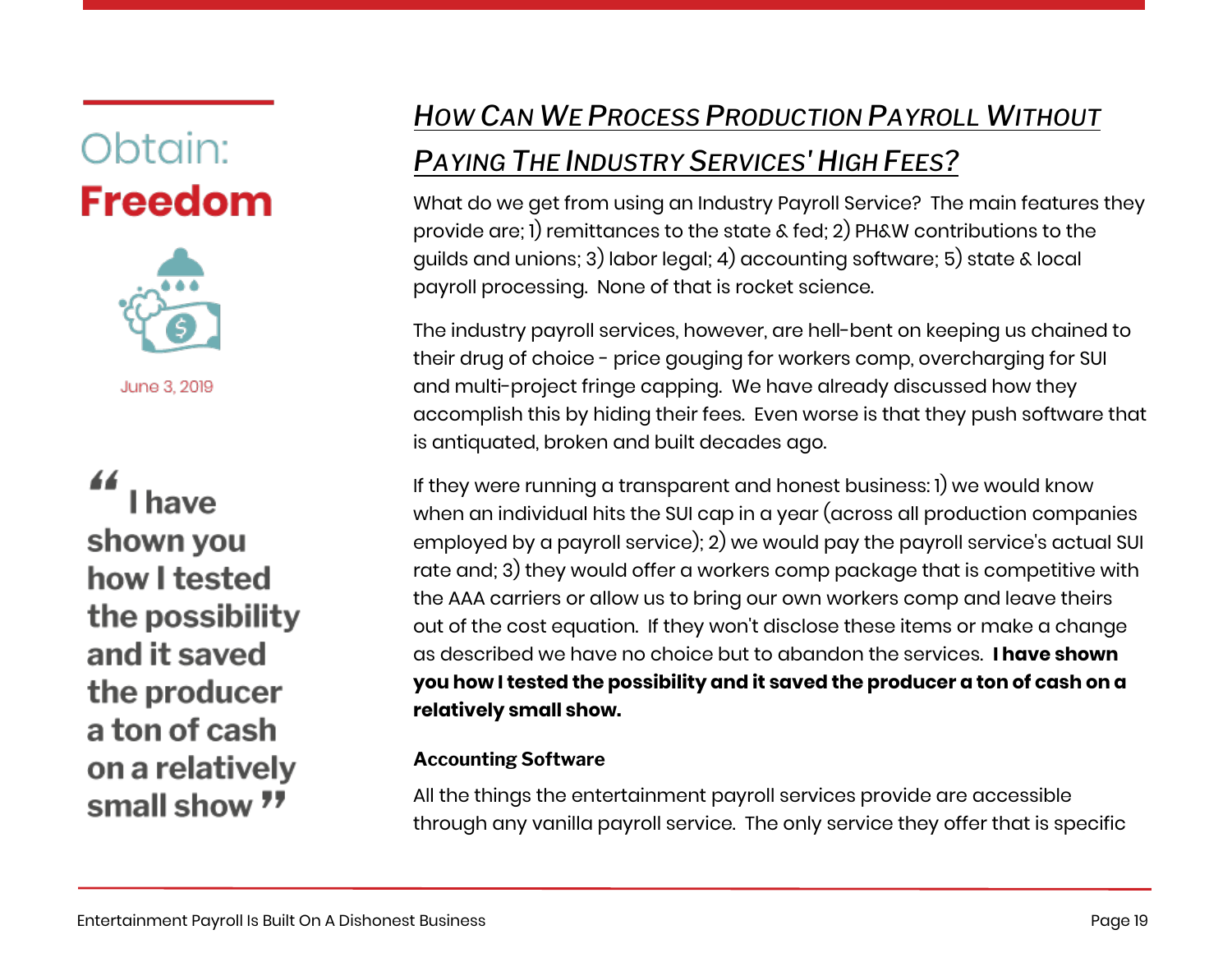to entertainment is the very specific software - it produces a Cost Report. But the software is buggy and outdated compared to high-end software in the modern financial industry. So on balance their software is crap that can be had from any other resource and it will be much better and a lot more modern. Imagine a world where you never cut a check and use a service like Bill.com to automate check cutting and payments after a production accountant and UPM approve and digitally sign the checks.

#### **Remittance To State & Fed**

If we were to use any of the traditional payroll services like ADP or Paychex, they are going to charge us a flat fee on the order of \$4 per month for each employee. They are NOT going to charge us a percentage of payroll like the entertainment payroll services do.

Entertainment payroll services essentially offer the same services that traditional payroll services offer. So, why should they charge us a percentage of aggregate payroll? We really should be paying them a flat fee instead. At the end of the day, total production payroll spend runs into the billions of dollars (let's say the estimate of \$15 billion to \$20 billion per year is correct) and the payroll services are collecting anywhere from 4% to 6% of that for themselves.

Let's consider that for a moment. If a company like Entertainment Partners processes \$11 billion in payroll (a number I once heard the CEO bragging about in 2014ish) and let's assume they collect 4% in fees, markup and charges, that's over \$400 million and they are not doing anything exceptional that cannot be automated using technology that has existed for over 2 decades. If we break it down, they make payments, issue W2's, provide software, remit fringes to the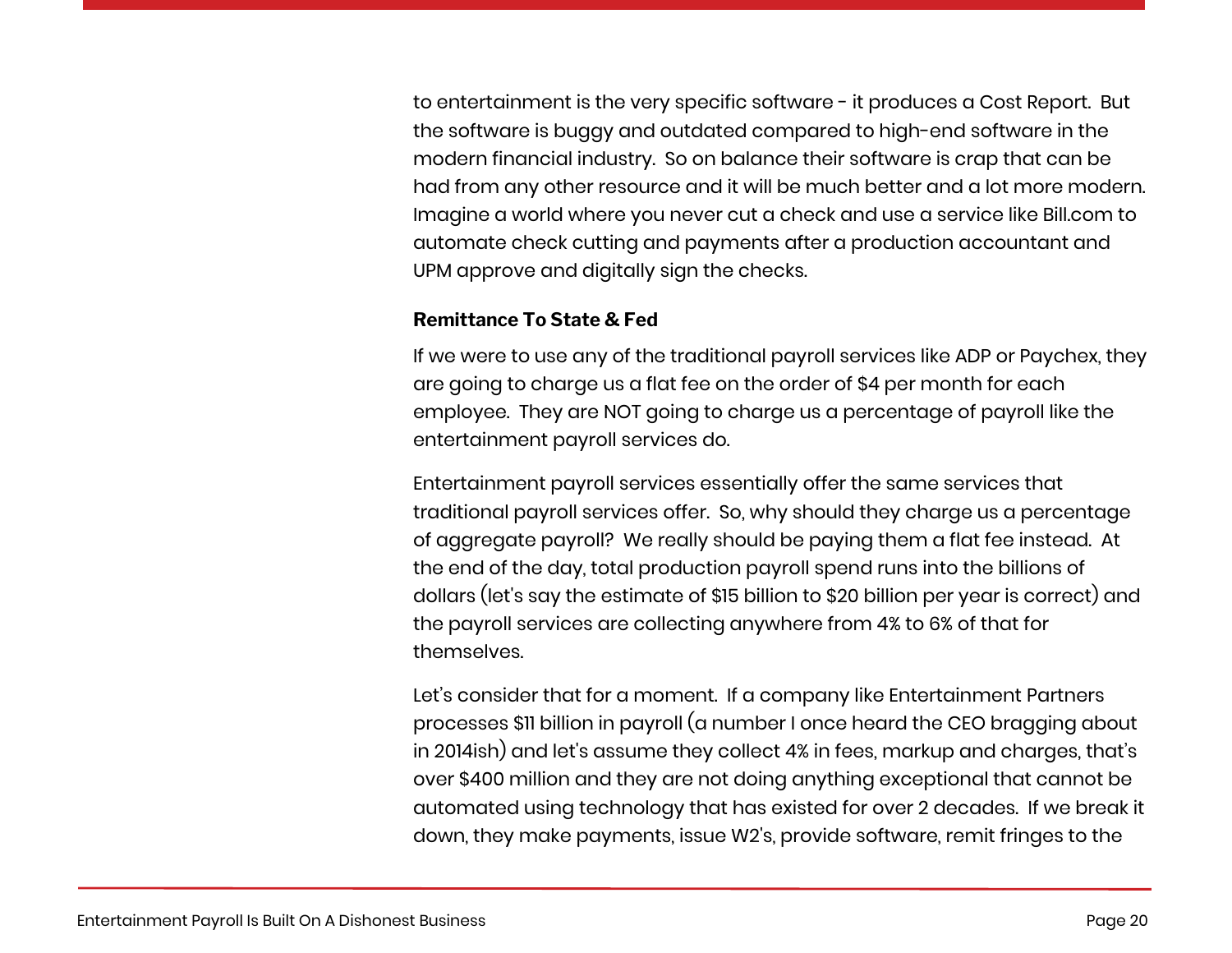State, the Fed, the unions or the guilds when appropriate. That's not extraordinary and not something that isn't available using other service providers or systems.

#### **PH&W Contributions**

For years, I have made contributions directly to SAG and WGA for writers and actors on projects. We manually fill out their forms, because it's not complicated, and we've built Excel spreadsheets to automate most of those processes. This is not brain surgery; the requirement is simply contractual and can be automated with an excel sheet like the one the WGA provides.

#### **Labor Legal**

Payroll services also provide legal support for a show when the account is initiated. In some cases, you may never use any additional labor legal because you've done it enough to know the standard processes and systems. Legal should be billed on an hourly rate. Issues like how much labor legal to budget when reviewing a contract from any of the guilds or unions can be an unknown, but that doesn't have to be the case. Find a lawyer who specializes in labor legal and spend two or three hours getting advice on how to solve a problem, a conflict, or an edge case that you're experiencing. Spending \$5,000 to \$8,000 (that is a very comfortable estimate for labor legal) in addition to what you would normally budget on a show to deal with these edge case problems is a far cry from the thousands or hundreds of thousands of dollars you would spend paying 4% to 6% of your gross payroll to a payroll service that comes with labor legal you might never need.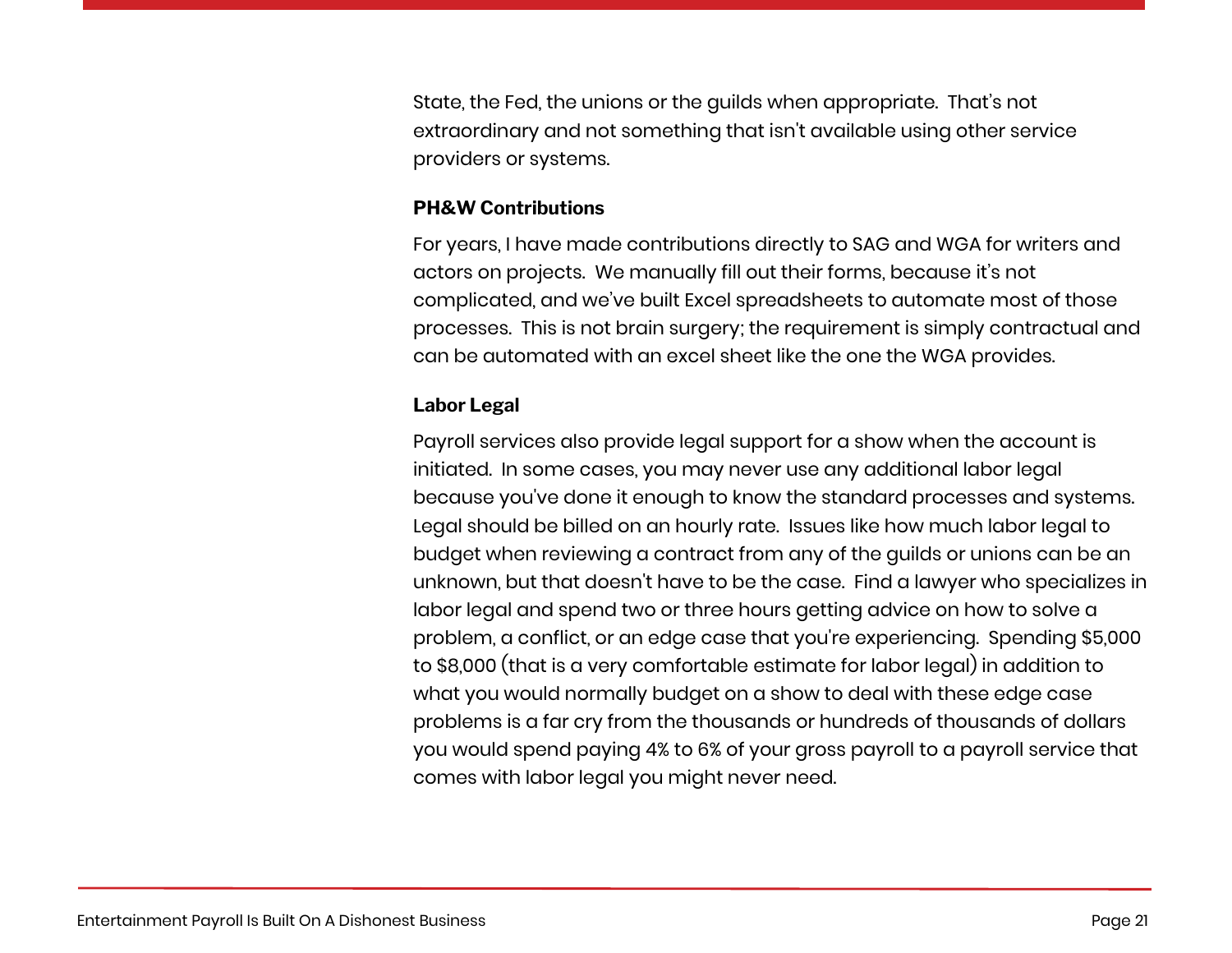# 44 The excess **SUI collected by** the payroll service and the expensive workers comp should be a practice that we **PUT TO AN END 77**

#### **Multi State and payroll at the flip of a switch**

Production companies often don't know that they can get set up in a state, anywhere in the Union, within 24 hours or less. When the entertainment payroll services started in the eighties, it took weeks to get payroll set up when shooting a new show and especially in another state. Things took time, sometimes weeks, to set up with a state and the alternative that saved a ton of time was picking up the phone and calling an entertainment payroll service to be shooting in a day or two. Now with technology and the internet, we can get set up independently with a traditional payroll service and in a day or two be shooting, in any part of the country, in a matter of hours - not weeks. It's all online and it can be setup in a matter of hours.

The notion that it takes a long time to set up payroll in another state is not true anymore. Getting on the phone with an entertainment payroll service, in order to start shooting in a new state by tomorrow, is no longer a selling point of the industry payroll services. These methods made sense before the Internet became ubiquitous and before the Secretaries of State, in every state of the union, allowed us to set up and start processing payroll in a state within a matter of hours. The production and finance executives in the industry, however, continue to use this outdated system even though it's ripping off the producers.

#### **Take Away**

**The excess SUI collected by the payroll service and the expensive workers comp should be a practice that we put to an end.** Payroll ought to tell us, and by extension bill us, based on their actual federal and state unemployment insurance rates. Telling us their actual SUI rates and selling workers comp that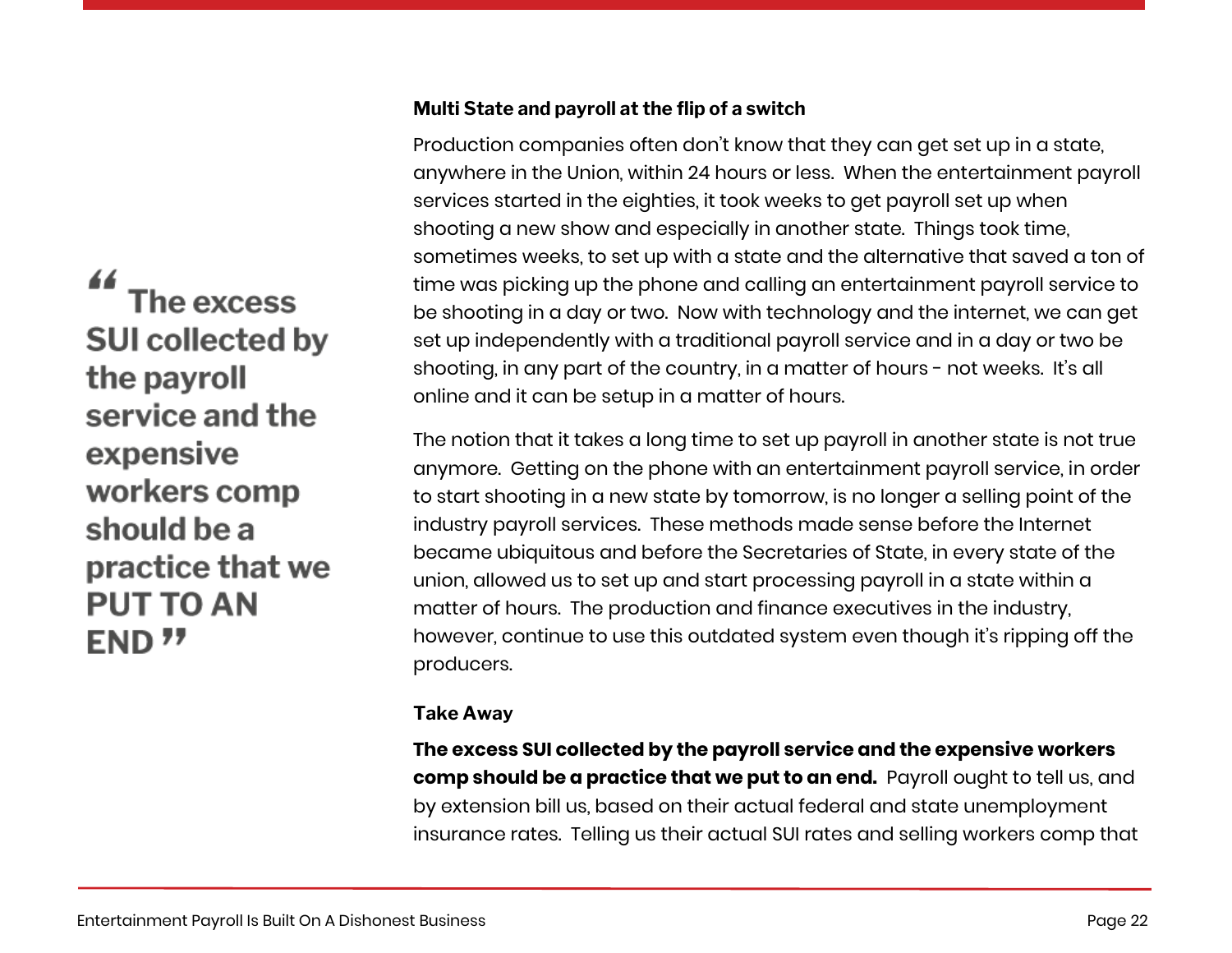is competitive is not dishonest and totally transparent. Burying margin, markup and fees into products where they are skimming a percentage of labor spend is, at its core, dishonest.

The ridiculous thing about what we producers choose to do - no one questions what the payroll services are doing. Everybody just blindly follows what people who came before them were doing without realizing they can use payroll services like ADP or Paychex, buy separate AAA Rated workers comp and make PH&W contributions directly and work outside of the industry payroll services.

We can beat up the payroll services for a lower rate and tinker around the margins, but I would simply abandon the thieves. It's expensive, antiquated and dishonest. Look for a way of working outside of the entertainment payroll services and I guarantee that you will save a lot of money and have a lot less aggravation.

If you are looking for a consultant who can guide you through the process of working outside the dishonest practices of the industry payroll services. Feel free to [schedule a time](http://ebook.fullforcefinancial.com/ebook-schedule-page) to talk to us.

#### **SET A CALL**

44 Call me. I can show you a new more competitive way 77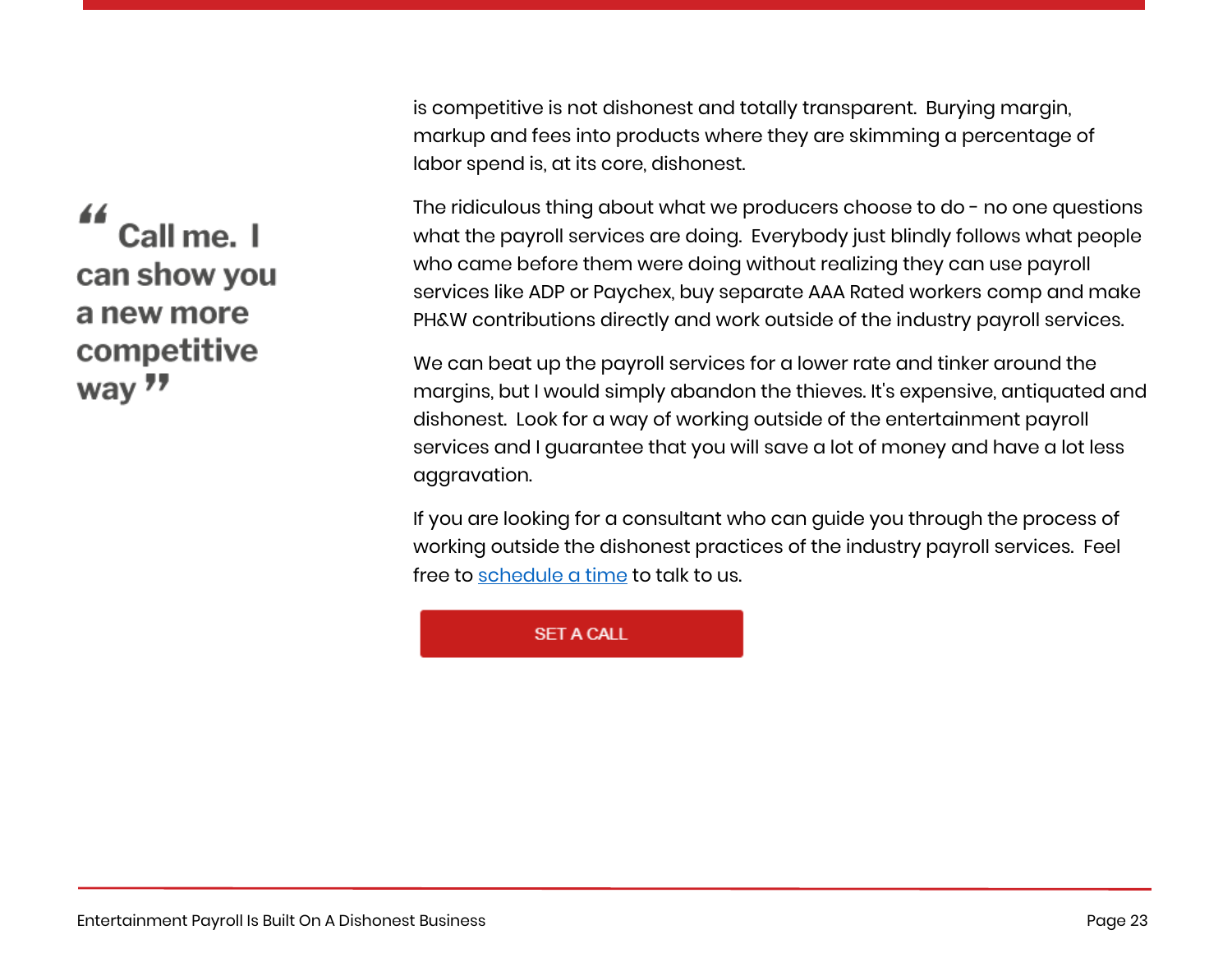# Take<br>**Away**

## <span id="page-23-0"></span>*SUMMARY*

The long-standing practice of processing Production payroll using a thirdparty payroll service should probably come to an end. The industry Payroll Services have provided a valuable service over the past 30 years, but with the introduction of new technology and streamlined payment methods there is no reason we should settle for dishonest SUI rates, extreme employee fringe caps, excessively expensive workman's comp, and crappy antiquated software that we all complain about on a daily basis.

I have figured out a way to process production payroll, deliver cost reports and hot costs, make payments to the guilds and unions, process accounts payable using digital platforms (read: stop cutting and signing a pile of checks each week), collect start and time card data from crew digitally, and store all the paper that we receive, from a variety of sources, into a digital document storage system. All using online software that is accessible and inexpensive.

There is nothing stopping you from doing the same thing and in the process put more production value on the screen and/or increase profit margins. Blindly operating as we have in the past and expecting nothing to change in our future just seems like the definition of hiding from progress.

I want to see the updated, remote and modern system that we implemented in our office in yours as well.

Thank you for reading.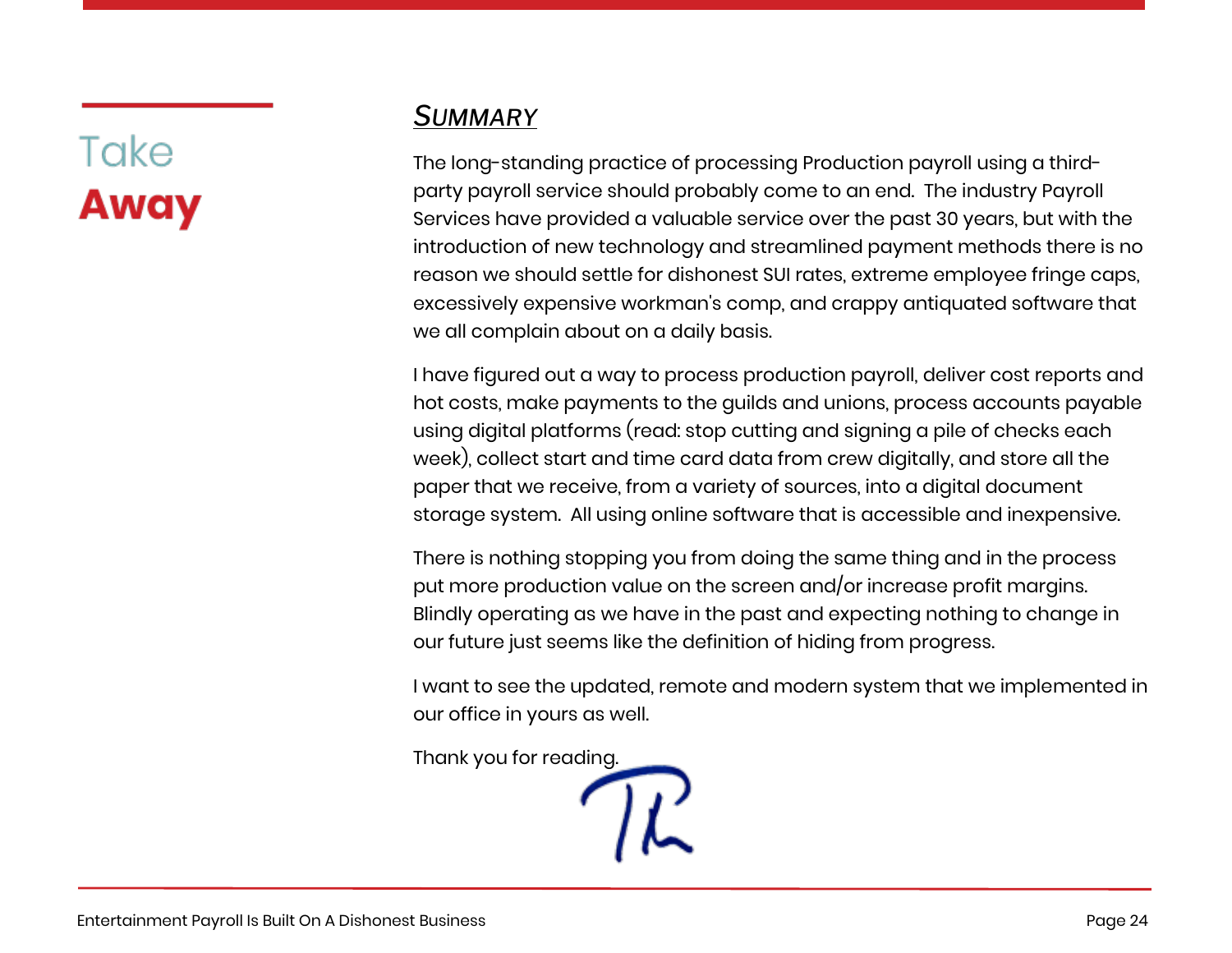**Resources** - additional SUI examples:

#### **CA SUI (example 2) - Actual = 2.9%**

龖 EDD **DE 2088** PO BOX 826880 MIC 4 SACRAMENTO, CA 94280-0001

BEVERLY HILLS CA 90212



Letter ID: **Issued Date:** Account ID:



NOTICE OF CONTRIBUTION RATES AND STATEMENT OF UI RESERVE ACCOUNT FOR THE PERIOD OF JANUARY 1, 2019, TO **DECEMBER 31, 2019** 

#### **IMPORTANT INFORMATION**

This is the notice of your UI, ETT, and SDI contribution rates for the period shown above. The information below is the itemized statement of your UI reserve account including your UI reserve balance. NOTE: See the reverse of this form for additional information and protest rights.

| Your Unemployment Insurance (UI)<br>Contribution Rate is         | 2.90%        |
|------------------------------------------------------------------|--------------|
| <b>UI Rate Schedule is</b>                                       | F+           |
| Your Employment Training Tax (ETT) rate is                       | 0.10%        |
| Your SDI Rate is                                                 | 1.00%        |
| The Annual Taxable Wage Limit Per<br>Employee for: UI and ETT is | \$7,000.00   |
| SDI is                                                           | \$118,371.00 |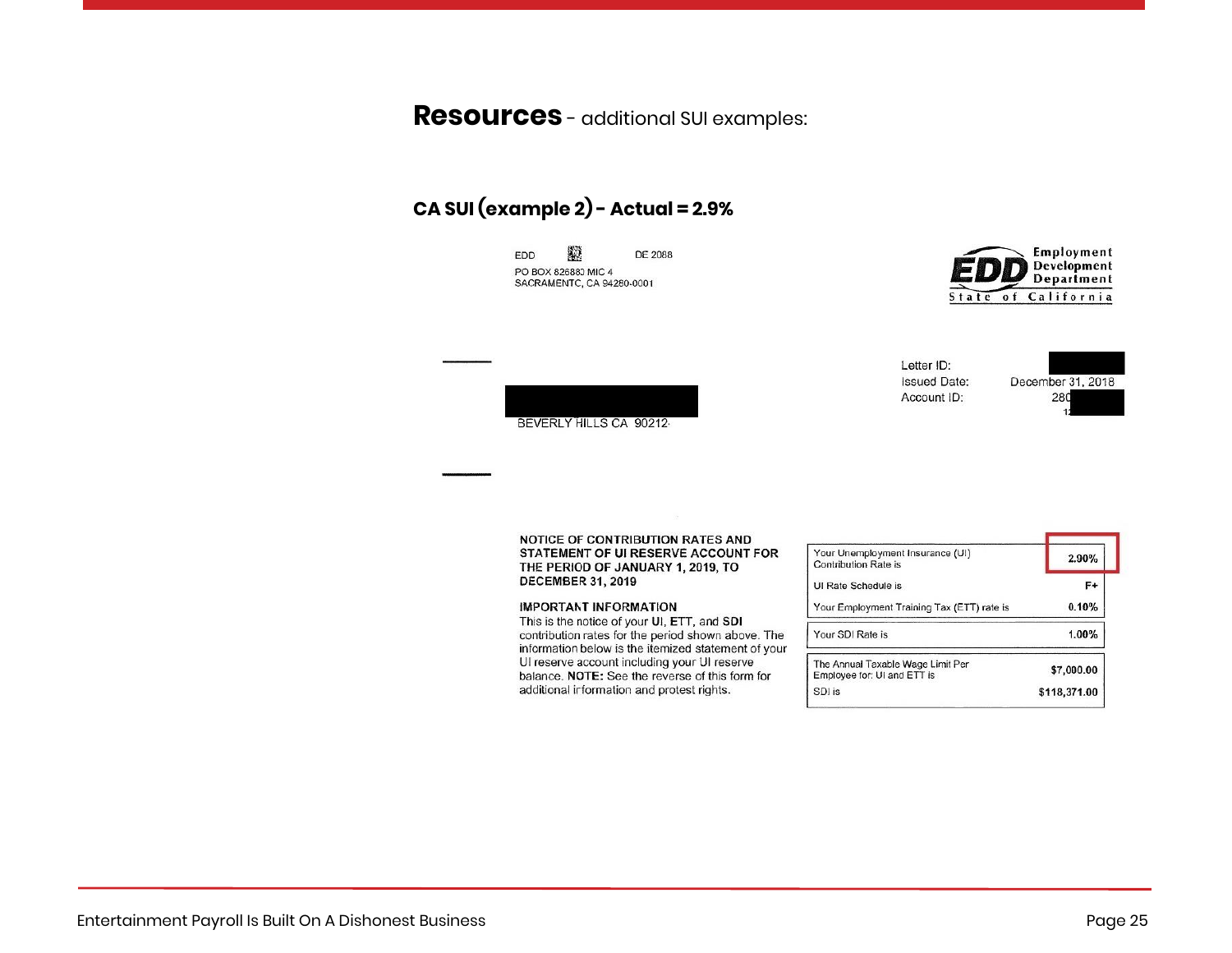#### **NJ SUI - Actual = 2.8%**